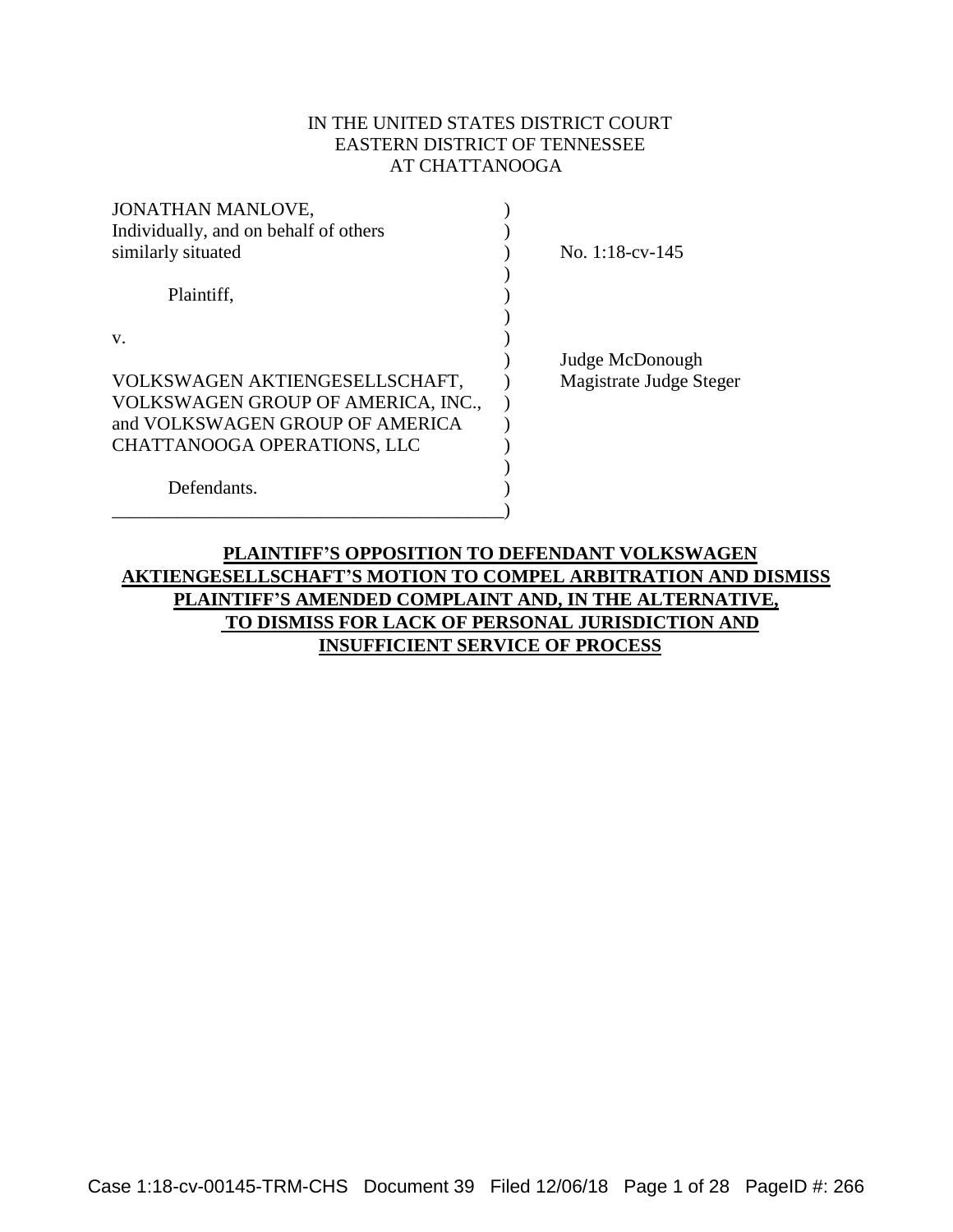# **TABLE OF CONTENTS**

| $\mathbf{I}$ . |           |                                                                                                                                                                                                                                        |
|----------------|-----------|----------------------------------------------------------------------------------------------------------------------------------------------------------------------------------------------------------------------------------------|
| II.            |           |                                                                                                                                                                                                                                        |
| III.           |           |                                                                                                                                                                                                                                        |
|                | A.        |                                                                                                                                                                                                                                        |
|                |           | 1. Plaintiff Has Made a Prima Facie Showing of Specific Jurisdiction Over                                                                                                                                                              |
|                |           | Plaintiff Has Made a Prima Facie Showing of General Jurisdiction Over<br>2.                                                                                                                                                            |
|                |           | 3. Defendant VW AG's Argument that it is Entitled to Enforce its Subsidiary<br>VWGoA's Arbitration Agreement with Plaintiff Supports the Exercise of<br>Jurisdiction by Suggesting its Status as Plaintiff's Joint Employer and/or the |
|                | <b>B.</b> | Alternatively, the Court Should Permit Targeted Jurisdictional Discovery on the<br>Nature and Extent of Defendant VW AG's Contacts in Tennessee 12                                                                                     |
|                | $C$ .     |                                                                                                                                                                                                                                        |
|                |           | Applicable Tennessee Law Permits Substituted Service on a Foreign<br>1.                                                                                                                                                                |
|                |           | Defendant VWGoA is Defendant VW AG's Alter Ego and Agent for Purpose<br>2.                                                                                                                                                             |
| IV.            |           |                                                                                                                                                                                                                                        |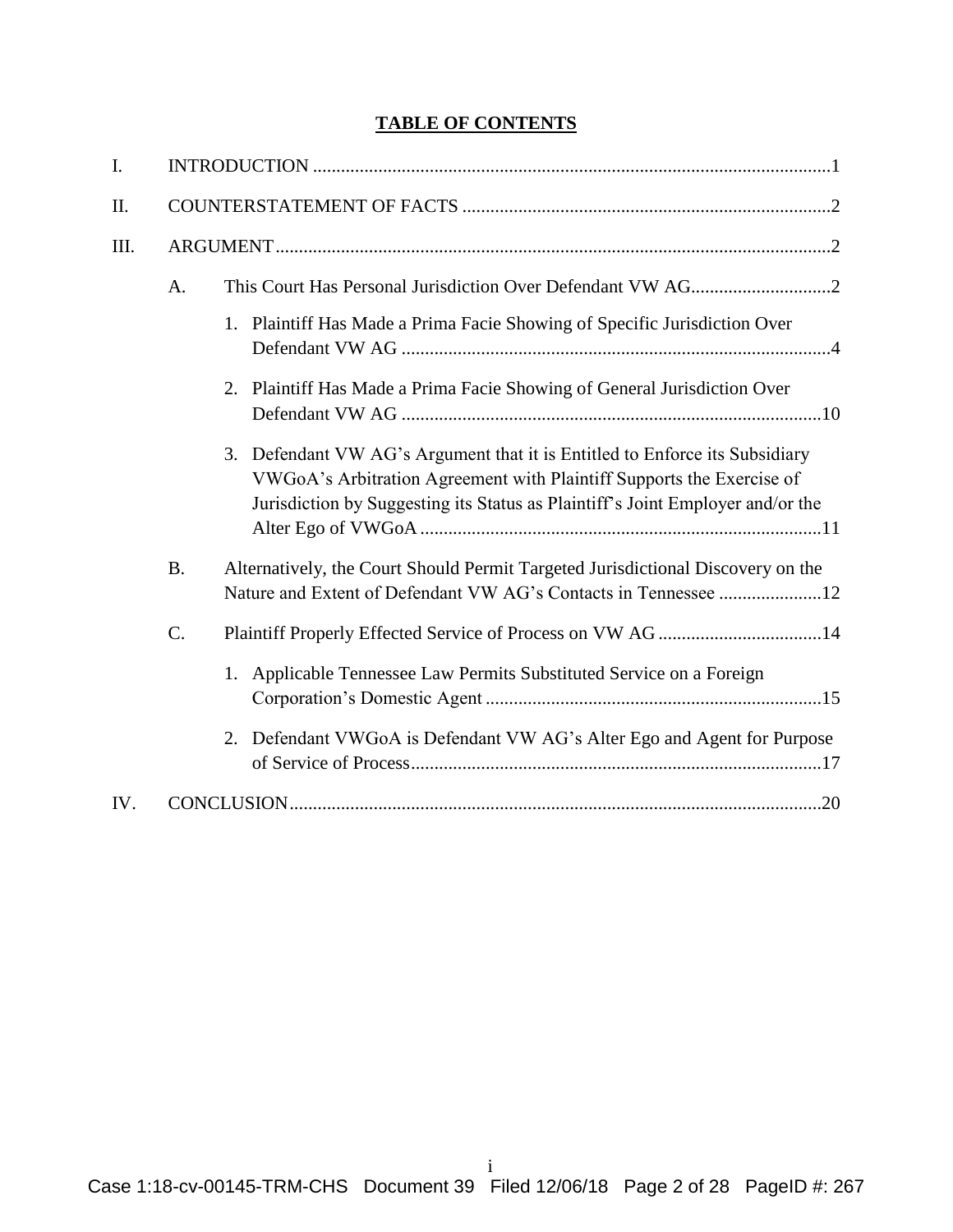# **TABLE OF AUTHORITIES**

## **Cases**

| 1st Fed. S & L Ass'n of Van Wert v. U.S. Sterling Capital Corp.,                                                          |
|---------------------------------------------------------------------------------------------------------------------------|
| Bd. of Forensic Document Examiners, Inc. (BFDE) v. Am. Bar Ass'n,                                                         |
| Blayde v. Harrah's Tunica Corp.,                                                                                          |
| Bobick v. Wyndham Worldwide Operating, Inc.,<br>No. 3:18-CV-00514, 2018 WL 4566804 (M.D. Tenn. Sept. 24, 2018) 10, 11, 14 |
| Breaking Glass Pictures v. Does 1-283,                                                                                    |
| Bridgeport Music, Inc. v. Still N The Water Pub.,                                                                         |
| Burger King Corp. v. Rudzewicz,                                                                                           |
| Bus. Aircraft Leasing, Inc. v. Brian Carn Ministries, Inc.,                                                               |
| Calphalon Corp. v. Rowlette,                                                                                              |
| Chrysler Corp. v. Fedders Corp.,                                                                                          |
| Conn v. Zakharov,                                                                                                         |
| Cont'l Bankers Life Ins. Co. of the S. v. Bank of Alamo,                                                                  |
| Cooper v. Commercial Sav. Bank,                                                                                           |
| Daimler AG v. Bauman,                                                                                                     |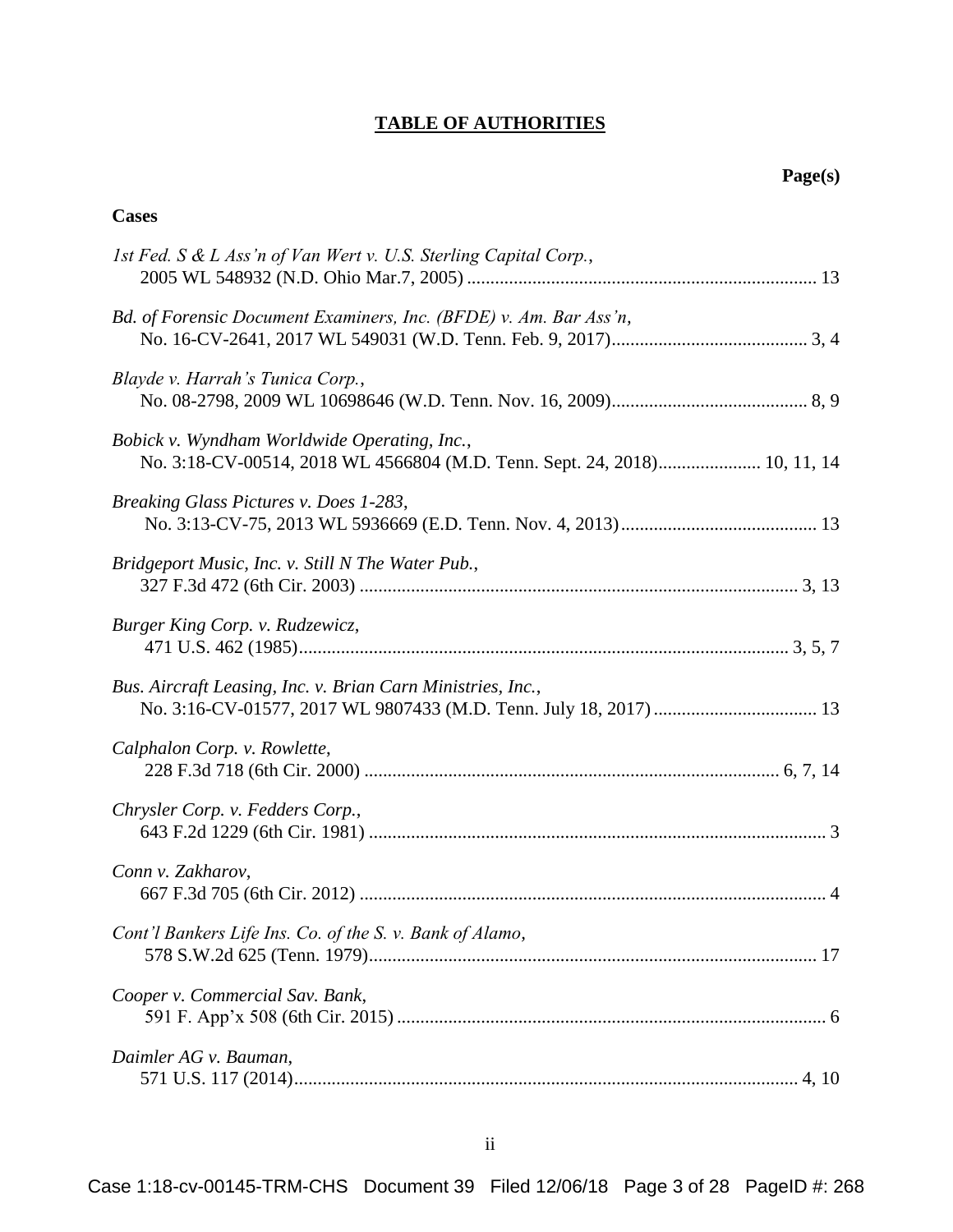| Dewey v. Volkswagen AG,                          |
|--------------------------------------------------|
| Dochnal v. Thomson Reuters Corp.,                |
| Encore Med., L.P. v. Kennedy,                    |
| Engineered Sports Products v. Brunswick Corp.,   |
| Ex parte Volkswagenwerk Aktiengesellschaft,      |
| G.C. ex rel. Conner v. Disney Destinations, LLC, |
| Global Lift Corp. v. Hiwin Corp.,                |
| Goodyear Dunlop Tires Operations, S.A. v. Brown, |
| Gordon v. Greenview Hosp., Inc.,                 |
| Hunley v. Glencore, Ltd., Inc.,                  |
| Int'l Shoe Co. v. Washington,                    |
| Intera Corp. v. Henderson,                       |
| Jones v. Nat. Essentials, Inc.,                  |
| Jones v. Volkswagen of Am., Inc.,                |
| Kemp v. Peterson,                                |
| Lamb v. Volkswagenwerk Aktiengesellschaft,       |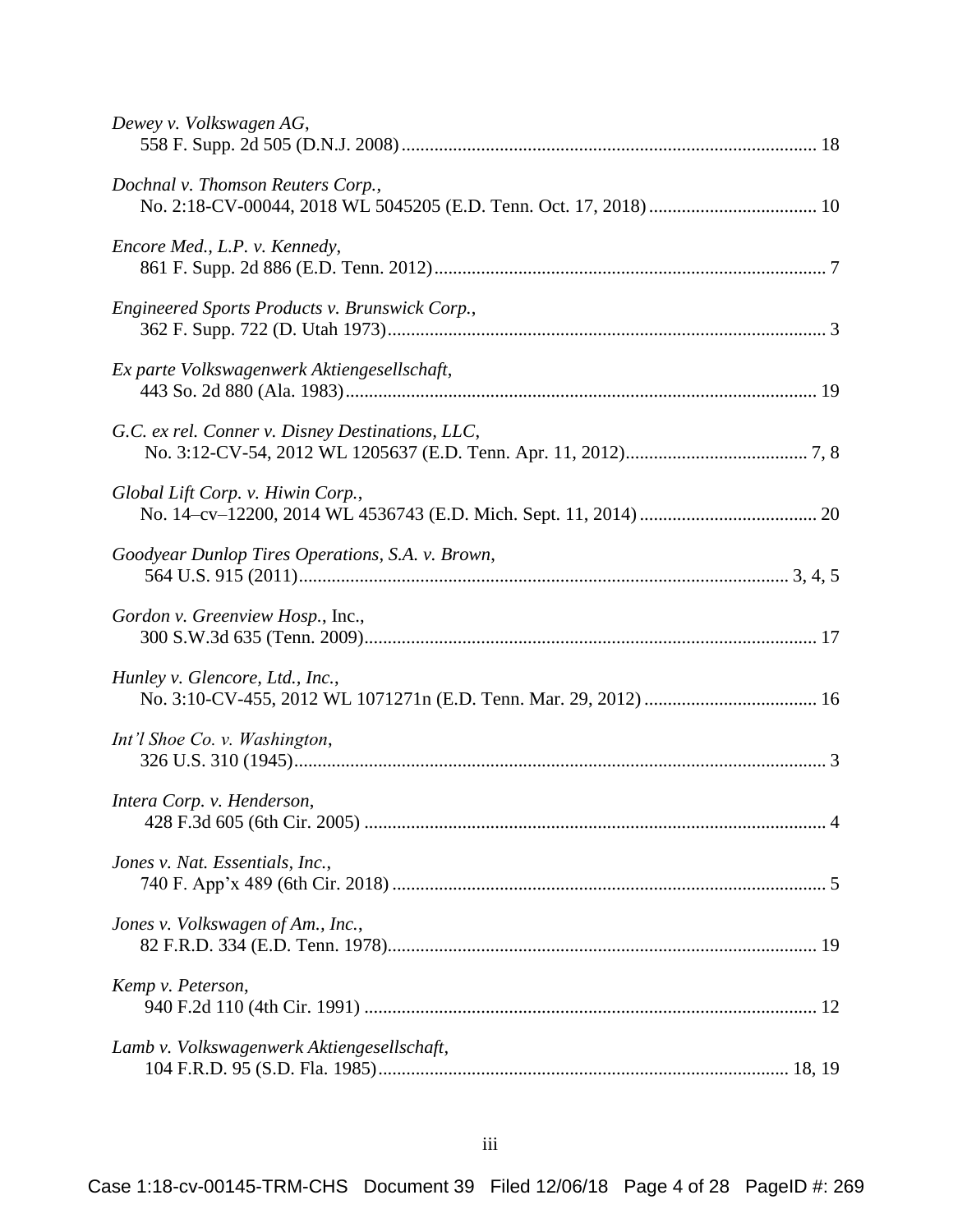| Lanier v. Amer. Bd. of Endodontics,               |  |
|---------------------------------------------------|--|
| LGT Enterprises, LLC v. Hoffman,                  |  |
| Lowrey v. Tritan Grp. Ltd.,                       |  |
| Luciano v. Garvey Volkswagen, Inc.,               |  |
| MAG IAS Holdings, Inc. v. Schmuckle,              |  |
| McGrath v. Lowe's Home Centers, Inc.,             |  |
| McIntyre Mach., Ltd. v. Nicastro,                 |  |
| Moore v. W. Carolina Treatment Ctr., Inc.,        |  |
| Mounts v. Midland Funding LLC,                    |  |
| Neogen Corp. v. Neo Gen Screening, Inc.,          |  |
| Nixon v. Celotex Corp.,                           |  |
| Norrenbrock Co. v. Ternium Mexico, S.A. De C.V.,  |  |
| Southern Machine Co. v. Mohasco Industries, Inc., |  |
| Stern v. Beer,                                    |  |
| Stolt-Nielsen S.A. v. AnimalFeeds Int'l Corp.,    |  |
| Theunissen v. Matthews,                           |  |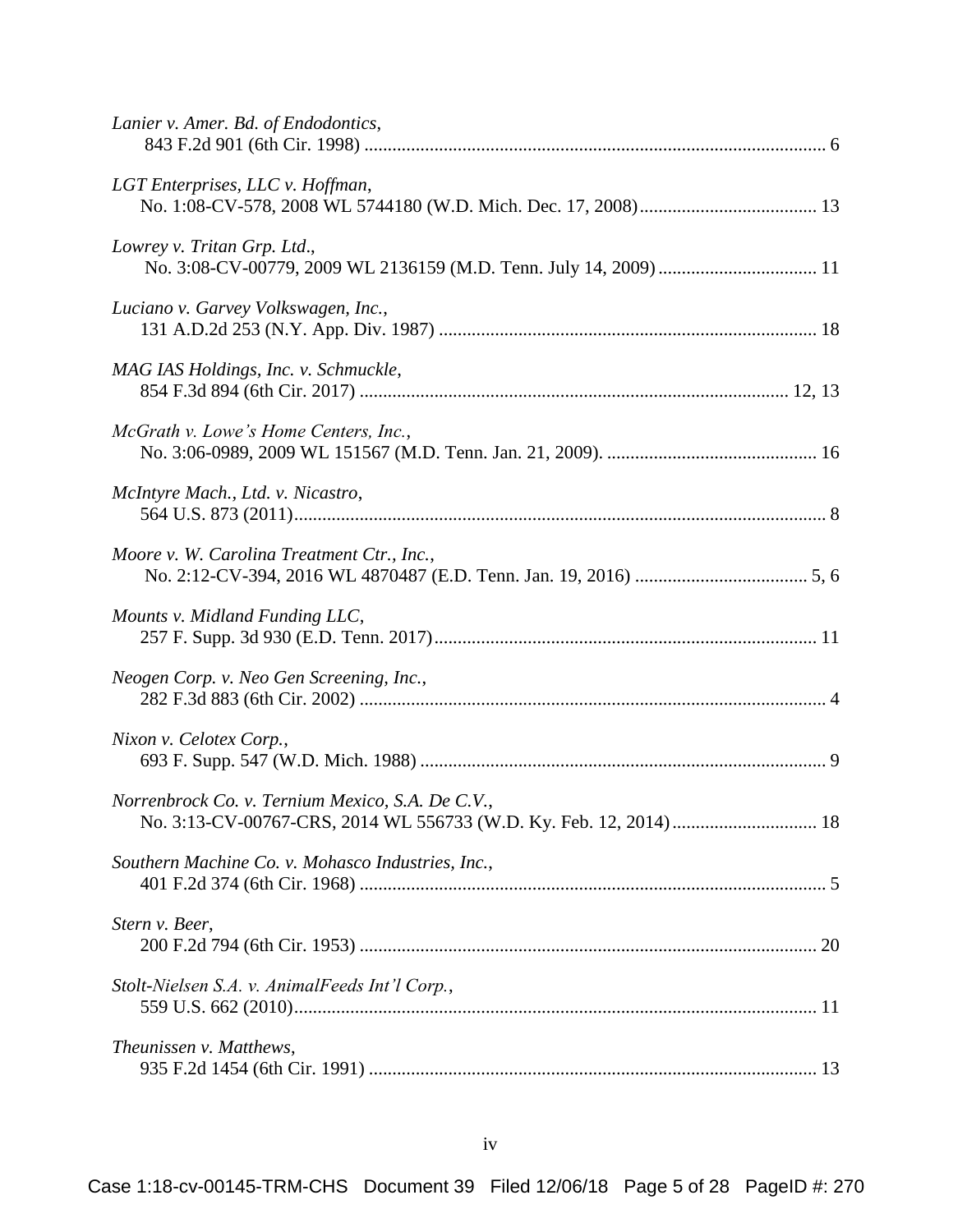| United States v. New York Tel. Co.,                                    |
|------------------------------------------------------------------------|
| United States v. Ninety Three Firearms,                                |
| Volkswagen Interamericana, S. A. v. Rohlsen,                           |
| Volkswagenwerk Aktiengesellschaft v. Schlunk,                          |
| Volt Info. Scis., Inc. v. Bd. of Trs. of Leland Stanford Junior Univ., |
| Wesch v. Folsom,                                                       |
| World-Wide Volkswagen Corp. v. Woodson,                                |
| Youn v. Track, Inc.,                                                   |
| Young's Trading Co. v. Fancy Import, Inc.,                             |
| <b>Rules</b>                                                           |
|                                                                        |
|                                                                        |
|                                                                        |
| <b>Statute</b>                                                         |
|                                                                        |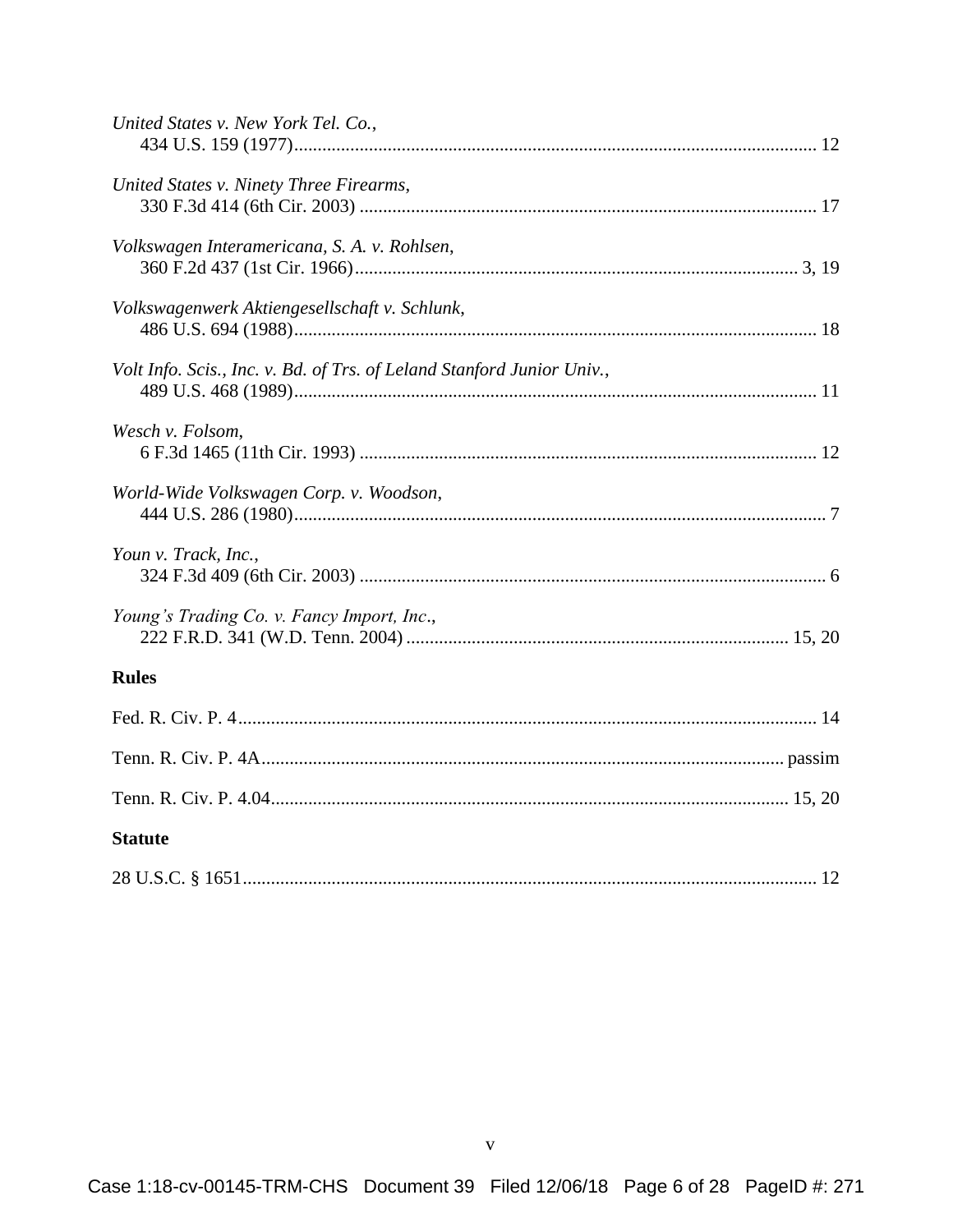### **I. INTRODUCTION**

 $\overline{a}$ 

Plaintiff Jonathan Manlove files this Memorandum of Law in Opposition to Defendant Volkswagen Aktiengesellschaft's ("VW AG") Motion to Compel Arbitration and Dismiss Plaintiff's Amended Complaint and, in the alternative, to Dismiss for Lack of Personal Jurisdiction and Insufficient Service of Process ("Motion"). VW AG's Motion is misplaced and should be denied in all respects. $<sup>1</sup>$ </sup>

First, VW AG's argument that the Court lacks personal jurisdiction over it falls flat. VW AG maintains substantial contacts with this jurisdiction, and deliberately availed itself of its reach into this forum when it directed its U.S. subsidiaries—including Defendant Volkswagen Group of America Chattanooga Operations, LLC ("VW Chattanooga")—to implement the Company's Pact for the Future by targeting and phasing out older workers in Tennessee. VW AG even dispatched a new head of HR directly from Germany to ensure that VW Chattanooga followed suit. Plaintiff and the class have suffered and are likely to suffer substantial harm as a result, and are entitled to declaratory and injunctive relief against VW AG's corporate policy and practice of unlawful age discrimination. Indeed, Volkswagen's argument that it is entitled as a non-signatory to enforce the Arbitration Agreement between Plaintiff Manlove and its U.S. subsidiaries only cements the close relationship between the entities and supports the exercise of jurisdiction. At minimum, the Court should permit targeted jurisdictional discovery.

Second, service of process on VW AG is more than sufficient under Rule 4. In any event, failure of appropriate service is at most a technical defect that may easily be corrected.

<sup>1</sup> Plaintiff files this Opposition as a counterpart to his contemporaneously-filed Memorandum of Law in Opposition to Dkt. 29, the remaining Defendants' Motion to Compel Arbitration. In that filing, Plaintiff addresses Defendants' common arguments in favor of arbitration; Plaintiff incorporates his companion opposition by reference here. This brief focuses on arguments specific to Defendant VW AG raised in Dkt. 32.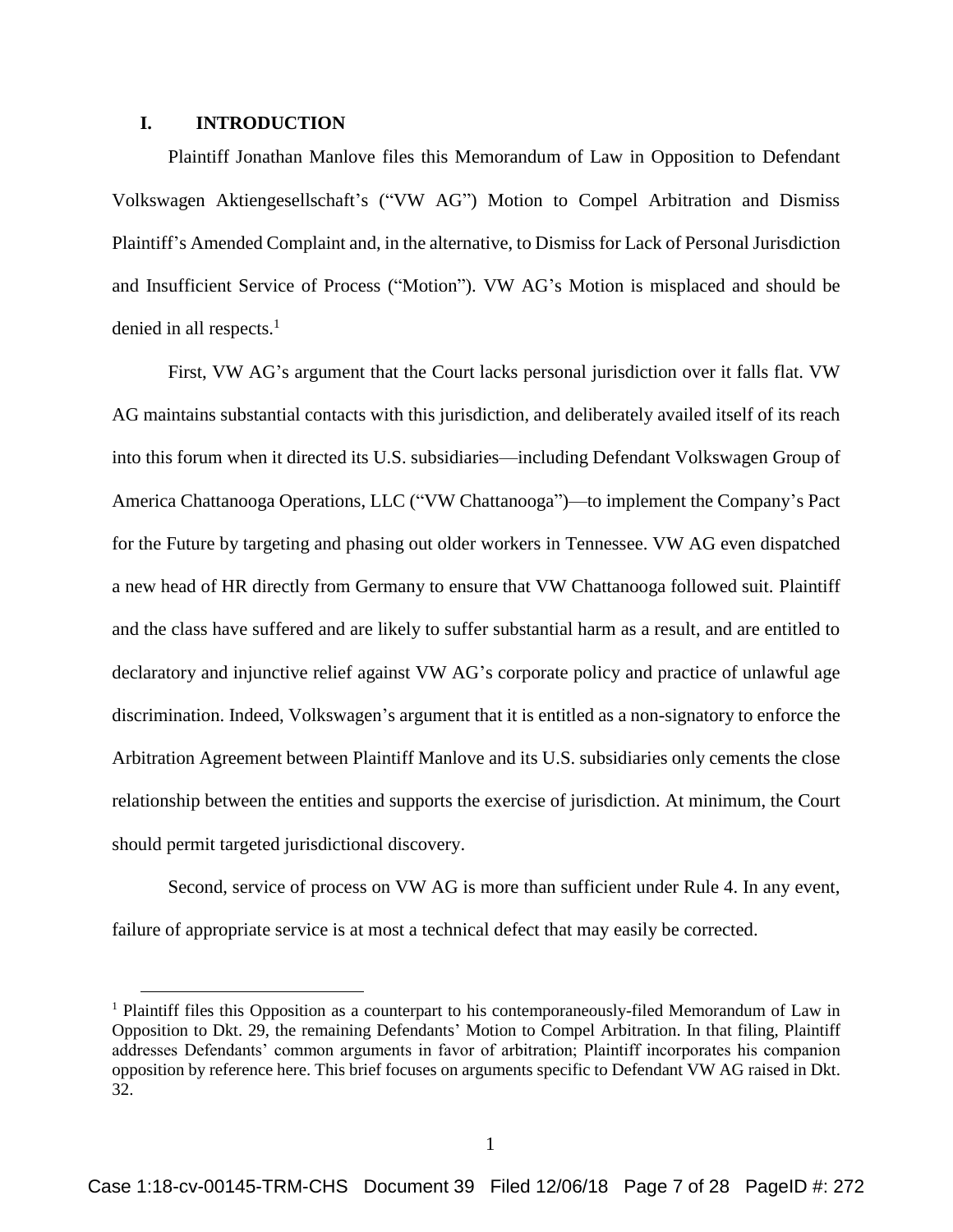### **II. COUNTERSTATEMENT OF FACTS**<sup>2</sup>

Plaintiff, a resident of Hamilton County, Tennessee, is an employee of Defendant VW Chattanooga, where he has worked since April 2011. Dkt. 12 ¶¶ 13, 37. VW Chattanooga is a wholly-owned subsidiary of Defendant Volkswagen Group of America, Inc. ("VWGoA"), Plaintiff's joint employer, which is in turn a wholly-owned subsidiary of VW AG. *Id*. ¶¶ 10, 15- 16. Defendant VW AG operates VWGoA and VW Chattanooga with a unity of interest and ownership such that they are a mere instrumentality of their parent VW AG. *Id*. ¶ 10.

As part of its global operations, VW AG operates 122 production plants, including its wholly-owned production plant in Chattanooga. *Id*. ¶ 14. In the course of his employment at the Chattanooga plant, Plaintiff has been a direct victim of discriminatory policies and practices directed and implemented by the corporate parent VW AG. *Id*. ¶¶17, 36-66.

Plaintiff filed his Amended Complaint on September 18, 2018, in which he brought class and collective action claims under the Age Discrimination in Employment Act ("ADEA") and Tennessee Human Rights Act ("THRA"). Plaintiff brought this action to correct unlawful employment practices on the basis of age, and to seek appropriate injunctive relief for himself and the class of employees who have been adversely affected by Defendants' unlawful employment practices. Dkt. 12 ¶ 1. Plaintiff served all Defendants, including VW AG, on September 26, 2018. Dkts. 15-17. Plaintiff effected service of process on VW AG through service on VW AG's alter ego, VWGoA. Dkt. 15. Specifically, Plaintiff served VWGoA's registered agent, Corporate Service Company ("CSC"), thereby effecting service of process on VW AG. *Id*.

#### **III. ARGUMENT**

 $\overline{a}$ 

#### **A. This Court Has Personal Jurisdiction Over Defendant VW AG**

<sup>2</sup> Plaintiff also incorporates by reference herein the Procedural History set forth in his contemporaneouslyfiled Memorandum of Law in Opposition to Dkt. 29, the remaining Defendants' Motion to Compel Arbitration.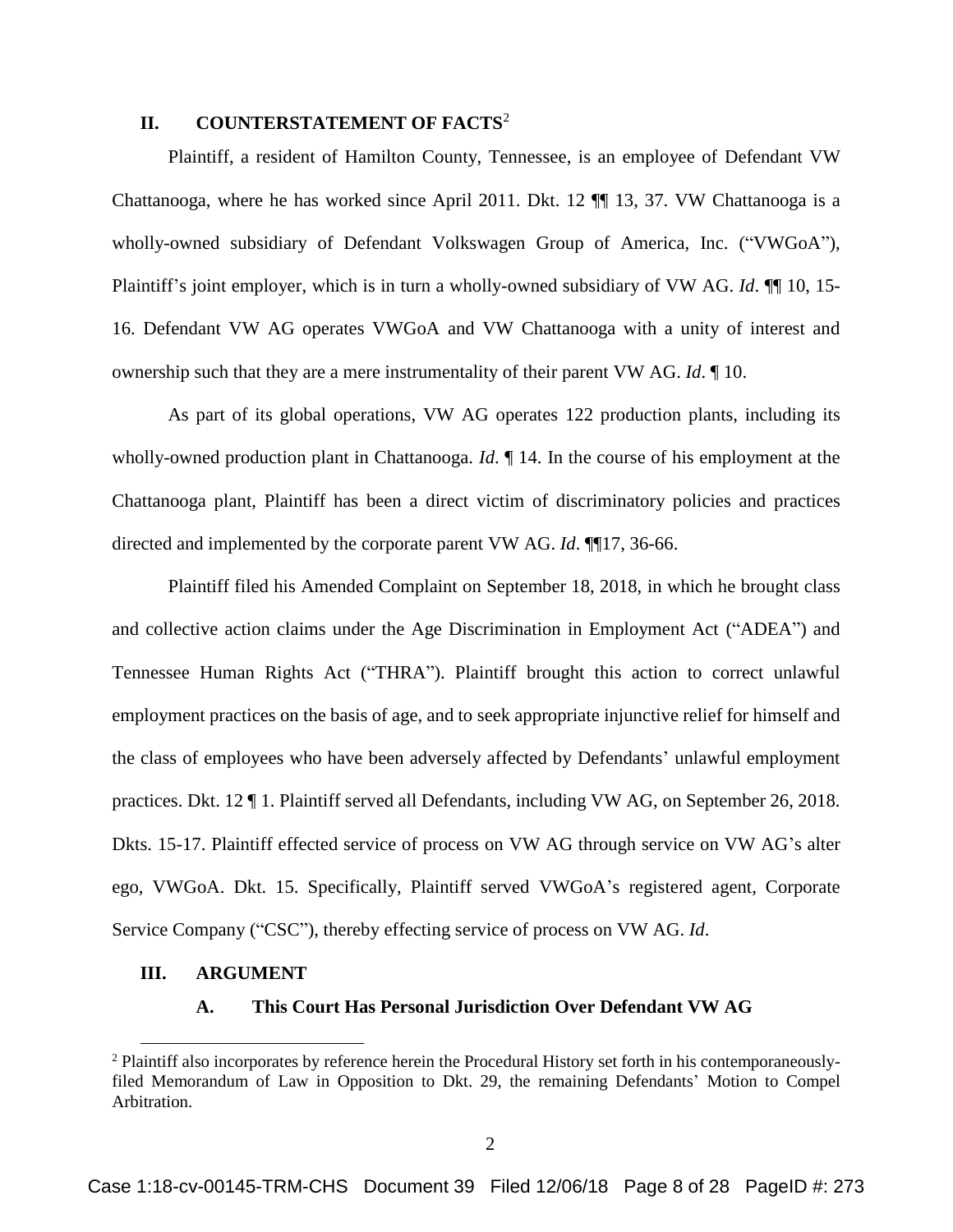Plaintiff's Amended Complaint adequately alleges that VW AG maintains sufficient "minimum contacts" with the State of Tennessee, such that the Court's exercise of jurisdiction does not offend "traditional notions of fair play and substantial justice." *Int'l Shoe Co. v. Washington*, 326 U.S. 310, 316 (1945). While "[t]he Due Process Clause of the Fourteenth Amendment sets the outer boundaries of a state tribunal's authority to proceed against a defendant[,]" *Goodyear Dunlop Tires Operations, S.A. v. Brown*, 564 U.S. 915, 923 (2011), the Sixth Circuit has observed that "'notions of fair play and substantial justice should not immunize an alien defendant from suit in the United States simply because each state makes up only a fraction of the substantial nationwide market for the offending product[,]'" *Chrysler Corp. v. Fedders Corp.*, 643 F.2d 1229, 1238-39 (6th Cir. 1981) (quoting *Engineered Sports Products v. Brunswick Corp.*, 362 F. Supp. 722, 728 (D. Utah 1973)). "Otherwise, a foreign corporation could commit serious torts or contract breaches without ever having enough contacts with any one forum to give those injured an opportunity to seek redress." *Id.* at 1239 (quotation marks and citation omitted); *Volkswagen Interamericana, S. A. v. Rohlsen*, 360 F.2d 437, 441 (1st Cir. 1966) (finding that "Defendant could not carry on substantial economic activities within this country and at the same time claim to be absent when distasteful consequences ensued[]"). Due process merely requires "fair warning" that a defendant's activities or conduct may subject it to the Court's jurisdiction. *Burger King Corp. v. Rudzewicz*, 471 U.S. 462, 472 (1985).

Given that Tennessee law is co-extensive with federal constitutional law, this Court need only determine whether exercising personal jurisdiction over Defendant VW AG is consistent with federal due process requirements. *See Bd. of Forensic Document Examiners, Inc. (BFDE) v. Am. Bar Ass'n,* No. 16-CV-2641, 2017 WL 549031, at \*3 (W.D. Tenn. Feb. 9, 2017) (citing *Bridgeport Music, Inc. v. Still N The Water Pub.*, 327 F.3d 472, 477 (6th Cir. 2003)). The federal Due Process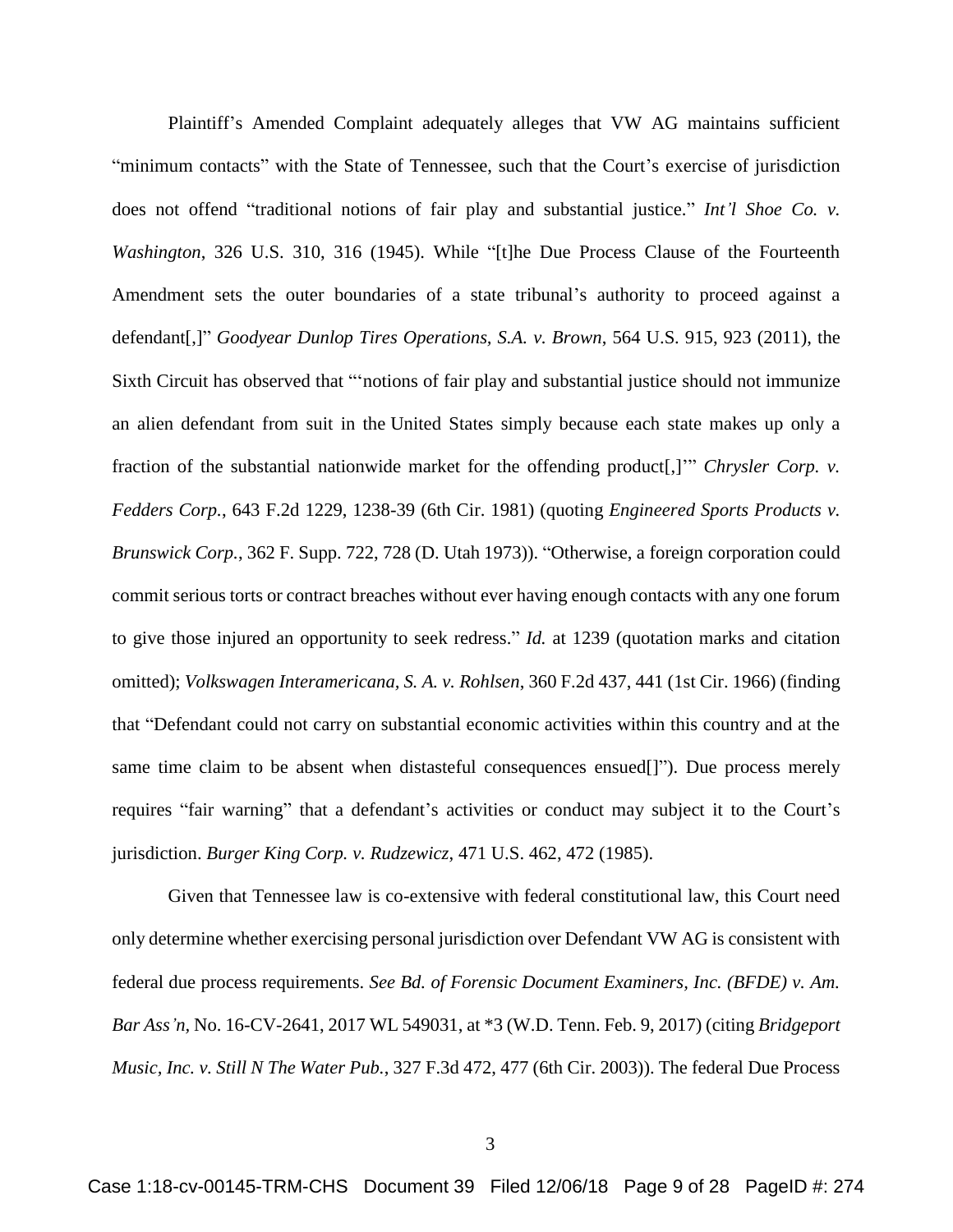inquiry consists of two types of personal jurisdiction: specific and general, "either one of which is an adequate basis for personal jurisdiction[.]" *Conn v. Zakharov*, 667 F.3d 705, 718 (6th Cir. 2012). Specific jurisdiction exists "where the suit [arises] from the defendant's contacts with the forum state." *Id.* at 713. General jurisdiction, on the other hand, does not arise from the defendant's contacts with the forum state, and instead allows a plaintiff to sue a defendant on any claims "regardless of the connection (or lack thereof) between the claim and the forum." *BFDE*, 2017 WL 549031, at \*3.

When a defendant challenges personal jurisdiction, as here, the plaintiff need only make a prima facie showing of the court's personal jurisdiction. *BFDE*, 2017 WL 549031, at \*4 (citing *Intera Corp. v. Henderson*, 428 F.3d 605, 615 (6th Cir. 2005)). Absent an evidentiary hearing, a court may not consider facts offered by defendant that conflict with those offered by the plaintiff and must construe the facts in the light most favorable to the nonmoving party—here, Plaintiff. *Id.*  at \*4 (quoting *Neogen Corp. v. Neo Gen Screening, Inc.*, 282 F.3d 883, 887 (6th Cir. 2002)).

Plaintiff makes such a prima facie showing under both types of jurisdiction.

## **1. Plaintiff Has Made a Prima Facie Showing of Specific Jurisdiction Over Defendant VW AG**

Specific jurisdiction arises out of or relates to a defendant's contacts with the forum. *Daimler AG v. Bauman*, 571 U.S. 117, 127 (2014). This form of jurisdiction "depends on an affiliation between the forum and the underlying controversy . . . activity or an occurrence that takes place in the forum State and is therefore subject to the State's regulation." *Goodyear*, 564 U.S. at 919 (quotation marks and citation omitted). Courts inquire "whether there is some act by which defendant purposefully availed itself of the privilege of conducting activities within the forum State, thus invoking the benefits and protections of its laws." *Id*. at 924 (quotation marks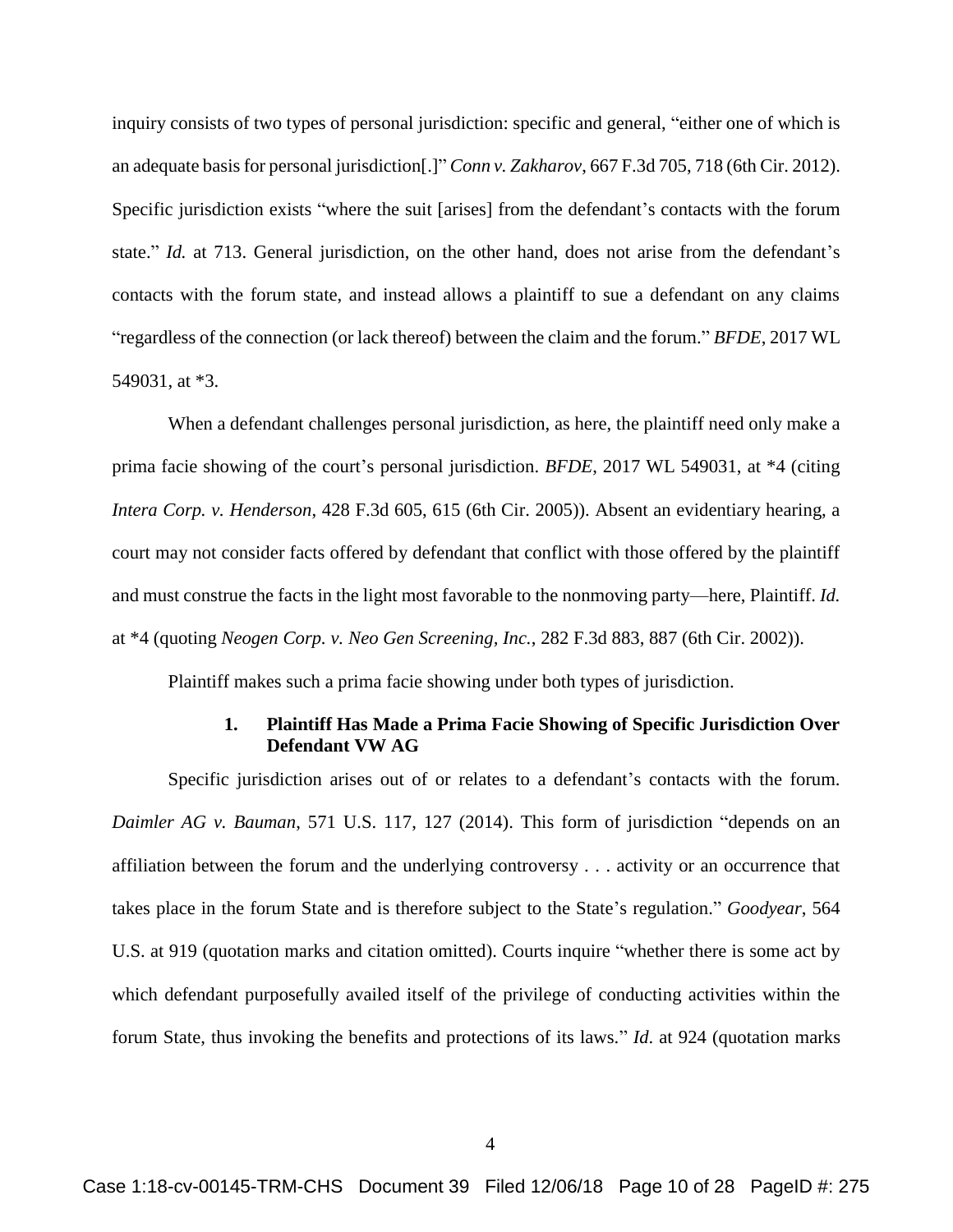and citation omitted). A defendant's contacts with a forum may support the exercise of specific jurisdiction even if they fall short of being "continuous and systematic." *See id*. at 923.

The Sixth Circuit applies a three-part test, outlined in *Southern Machine Co. v. Mohasco Industries, Inc.*, 401 F.2d 374 (6th Cir. 1968):

First, the defendant must purposefully avail himself of the privilege of acting in the forum state or causing a consequence in the forum state. Second, the cause of action must arise from the defendant's activities there. Finally, the acts of the defendant or consequences caused by the defendant must have a substantial enough connection with the forum state to make the exercise of jurisdiction over the defendant reasonable.

*Moore v. W. Carolina Treatment Ctr., Inc.*, No. 2:12-CV-394, 2016 WL 4870487, at \*3 (E.D. Tenn. Jan. 19, 2016) (quoting *Southern Machine*, 401 F.2d at 381). Put otherwise, the "fair warning" requirement is satisfied "if the defendant has 'purposefully directed' [its] activities at residents of the forum, and the litigation results from alleged injuries that 'arise out of or relate to' those activities." *Burger King*, 471 U.S. at 472-73 (citations omitted).

Defendant VW AG does not specifically argue these factors, but instead points to "three general allegations" which it urges "fail as a matter of law." Dkt. 32 at 11. In particular, it states: 1) Plaintiff's allegations regarding VW AG's global policies "fail to show that Plaintiff's claims arise out of VW AG's actions in Tennessee[;]" 2) VW AG's contacts with Tennessee do not "[give] rise to Plaintiff's age discrimination claims[;]" and 3) VW AG's transfer of employees to VW Chattanooga "fail to show that VW AG created contacts with Tennessee sufficient to give rise to specific jurisdiction." Dkt. 32 at 12-13. Defendant concludes that "Plaintiff has failed to make any showing that his age discrimination claims arise from any of these alleged contacts." *Id*. at 14. In sum, Defendant argues that Plaintiff has failed to satisfy the second *Southern Machine* factor.<sup>3</sup>

<sup>3</sup> Defendant does not argue that the first or third *Southern Machine* factors are unsatisfied, and accordingly, any argument to the contrary is waived. *Jones v. Nat. Essentials, Inc.*, 740 F. App'x 489, 494 (6th Cir. 2018)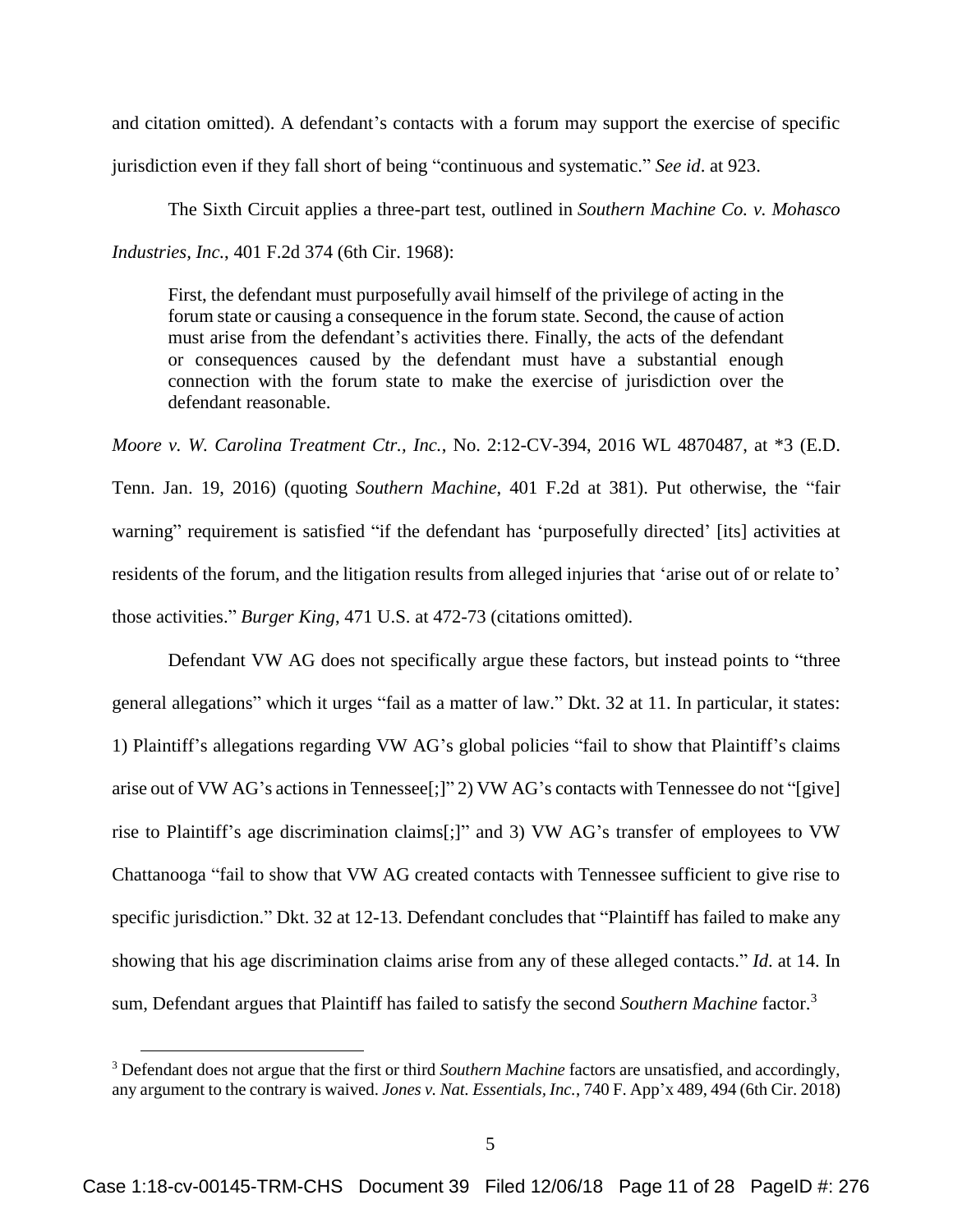But, these contentions are misplaced and run aground against the Sixth Circuit's clarification of the second factor: "The 'arising from' requirement . . . is satisfied when the operative facts of the controversy arise from the defendant's contacts with the state. Only when the operative facts . . . are not related to the defendant's contact with the state can it be said that the cause of action does not arise from that contract." *Calphalon Corp. v. Rowlette*, 228 F.3d 718, 723-24 (6th Cir. 2000) (citations omitted). This factor is "lenient" and not formalistic; "[it] may be met where the cause of action [is] made possible by, related to, or connected with the defendant's contacts." *Moore*, 2016 WL 4870487, at \*6 (citing *Lanier v. Amer. Bd. of Endodontics*, 843 F.2d 901, 909 (6th Cir. 1998); *Youn v. Track, Inc.*, 324 F.3d 409, 419 (6th Cir. 2003)).

Here, Plaintiff alleges that VW AG acted directly in Tennessee, exerting control through:

daily production plans directing Chattanooga worker activities and labor productivity set by and sent by German management; requiring weekly reports sent from Chattanooga to Germany so that AG employees can set worker activity and labor production; regular meetings held by Volkswagen AG employees in Chattanooga to set directly personnel work activities and production; directing operating hours of the Chattanooga facility, including plant shut-downs; maintaining a common international standards organization implemented in Chattanooga through regular audits conducted by AG employees; directing the method of promotions for workers in Chattanooga, including through the elimination of the management assessment centers; and maintaining a common internal employee platform through which open positions and job transfers are conducted.

Dkt. 12  $\P$  10(f). Against the backdrop of VW AG's comprehensive control, Plaintiff alleges that VW AG implemented and forced through its "Pact for the Future"—a plan designed to target and phase out older workers across the globe, including in Tennessee. *Id*. ¶ 25. Plaintiff details how the Pact was implemented against him in Tennessee, specifically, beginning with a demotion and

<sup>(</sup>holding that plaintiffs waived an argument when they did not specifically support a theory of relief); *Cooper v. Commercial Sav. Bank*, 591 F. App'x 508, 509 (6th Cir. 2015) (holding an argument was waived when appellant referenced one case but did not otherwise "provide even a modicum of legal argument as to why the district court erred").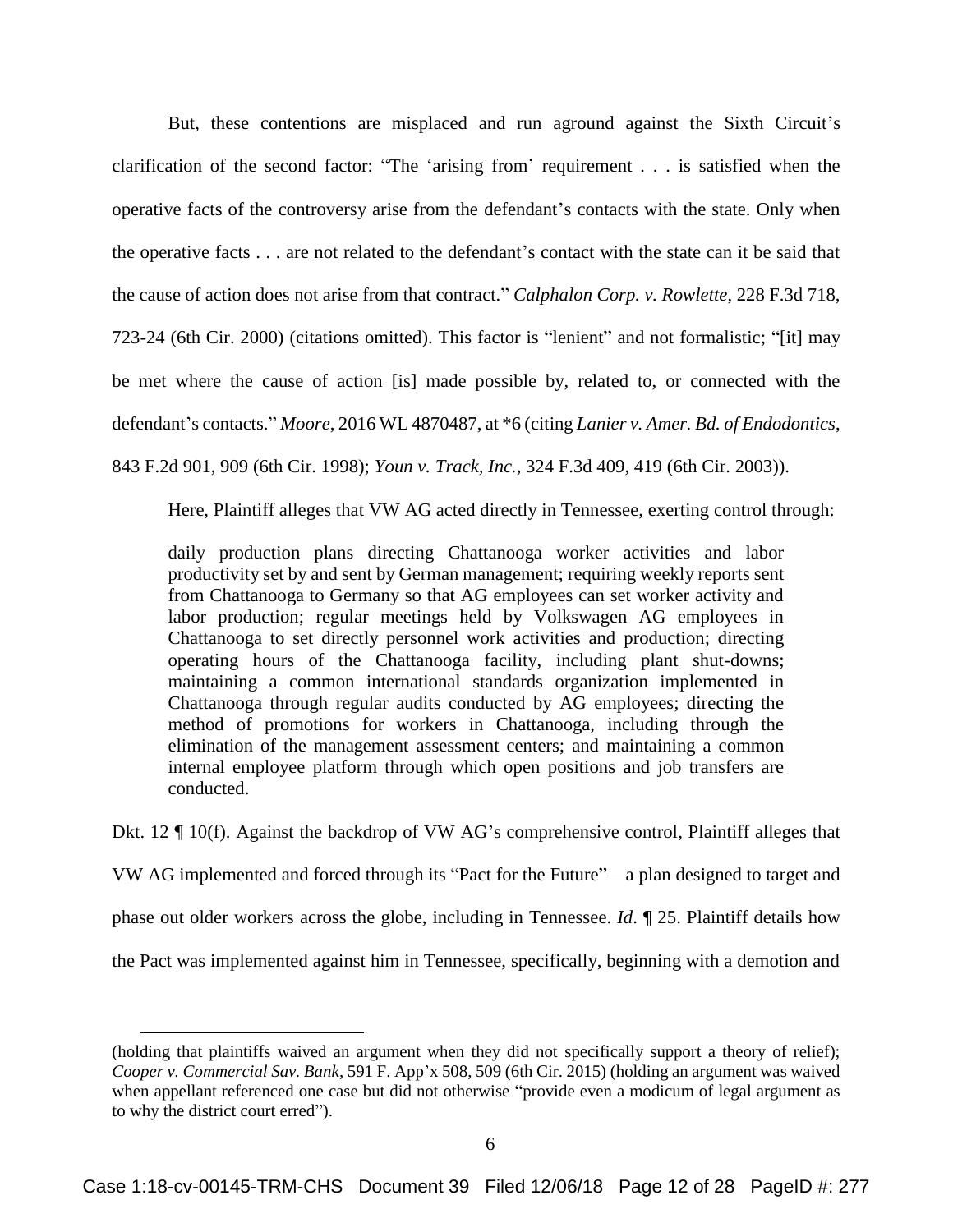then a transfer in the summer of 2017. *Id*. ¶¶ 34-35. Plaintiff alleges that other members of the Tennessee class were similarly affected. Plaintiff and the class' claims thus arise from VW AG's deliberate attempts to reach into this jurisdiction to control its Chattanooga subsidiary's policies and practices and to enforce its Pact for the Future. Plaintiff clearly alleges that his claims arise from VW AG's contacts with VWGoA and VW Chattanooga and that VW AG specifically implemented the "Pact for the Future" *in Tennessee*. *Id*. ¶¶ 10, 30-35. Plaintiff's causes of action plainly arise from, and would not exist without, VW AG's contacts with Tennessee.

Hence, because VW AG purposely directed its unlawful activities towards forum residents—older workers in the Chattanooga plant—it could have "reasonably anticipate[d] being haled into court [in this jurisdiction]" to defend its conduct towards the class. *See World-Wide Volkswagen Corp. v. Woodson*, 444 U.S. 286, 297 (1980). It thus falls upon Defendant to "present a compelling case that the presence of some other considerations would render jurisdiction unreasonable." *Burger King*, 471 U.S. at 477. Defendant has failed to do so.

Defendant's arguments to the contrary are inapposite. VW AG's claim that its alleged misdeeds occurred "in Germany", not Tennessee, is an overly-narrow parsing contrary to applicable law. *See* Dkt. 32 at 12. VW AG may not evade specific jurisdiction and liability for its discriminatory practices towards Tennessee residents by asserting that the *idea* for those practices was hatched in Germany. The second *Southern Machine* factor focuses on a defendant's *contacts* in the forum state and where the operative facts of the controversy arose. *See, e.g*., *Calphalon*, 228 F.3d at 723-24; *Encore Med., L.P. v. Kennedy*, 861 F. Supp. 2d 886, 892-93 (E.D. Tenn. 2012) (citing cases). Defendant's scheme may have begun in Germany, but it was enacted and came to fruition in Tennessee through VW AG's deliberate contacts with this forum.

Defendant's citation to *G.C. ex rel. Conner v. Disney Destinations, LLC*, No. 3:12-CV-54,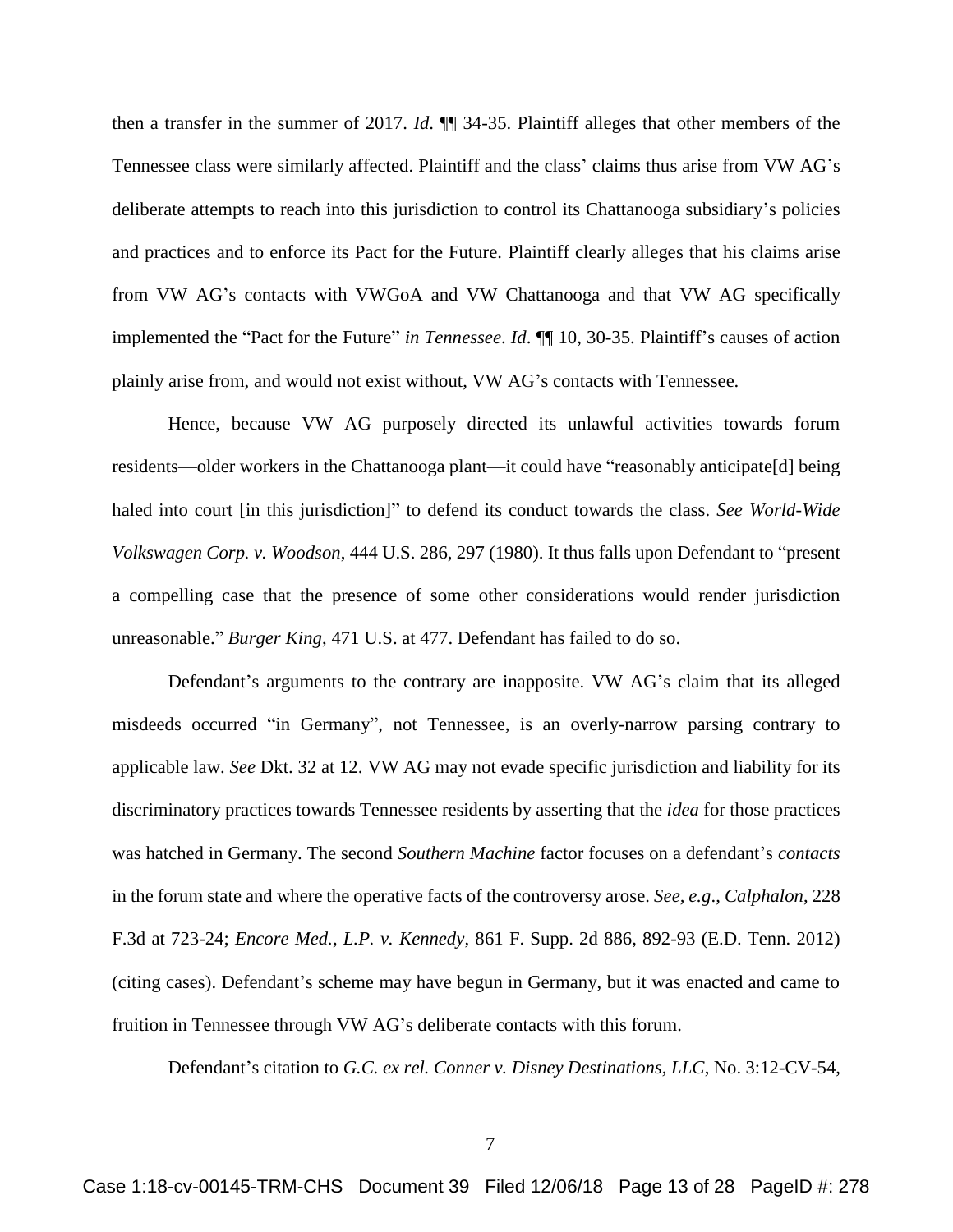2012 WL 1205637, at \*4 (E.D. Tenn. Apr. 11, 2012), is clearly distinguishable. In *Conner*, unlike this case, defendant did not purposely target any of its activities to the forum jurisdiction. Rather, the sole asserted basis for jurisdiction was that defendant—a retail store at Disney World in Florida—placed its goods in the stream of commerce and the plaintiff consumer brought one of its products to Tennessee. *Id*. at \*3. No other connection to Tennessee existed. The customer's unilateral act was too tenuous a basis for specific jurisdiction. *Id*. at \*4.<sup>4</sup> Plaintiff's claims could not be more different, as they concern Defendant's effort to instill discriminatory practices at *a Volkswagen plant in Tennessee*. *Cf*. *Blayde v. Harrah's Tunica Corp.*, No. 08-2798, 2009 WL 10698646, at \*4 (W.D. Tenn. Nov. 16, 2009) ( finding that the act of *advertising* in Tennessee was not alone sufficient to establish specific jurisdiction where the plaintiff's claim arose from his employment in Mississippi), cited by Defendant VW AG (Dkt. 32 at 14 n.1).

Defendant also argues that Plaintiff's claims do not arise out of VW AG's contacts in Tennessee because he failed to allege specific control or awareness of his "employment situation" by a particular VW AG employee. Dkt. 32 at 13. This is both legally irrelevant and factually misplaced. The gist of Plaintiff's allegations is that Defendants' adverse actions against him—as well as the resulting harm—are a direct and immediate result of the purposeful implementation of Volkswagen's Pact for the Future in the Chattanooga plant. Moreover, Plaintiff clearly alleges that VW AG directs the method of promotion for VW Chattanooga employees, directs personnel work activities and production, dictates the salaries and bonuses of VW Chattanooga workers, and sets the terms of their contracts, all of which unequivocally give rise to Plaintiff's employment

<sup>4</sup> Likewise, *McIntyre Mach., Ltd. v. Nicastro*, 564 U.S. 873 (2011), on which *Conner* is largely premised, is a products liability case in which defendant engaged in no meaningful contacts with the forum and the only link was that the machine in question happened to end up in the State.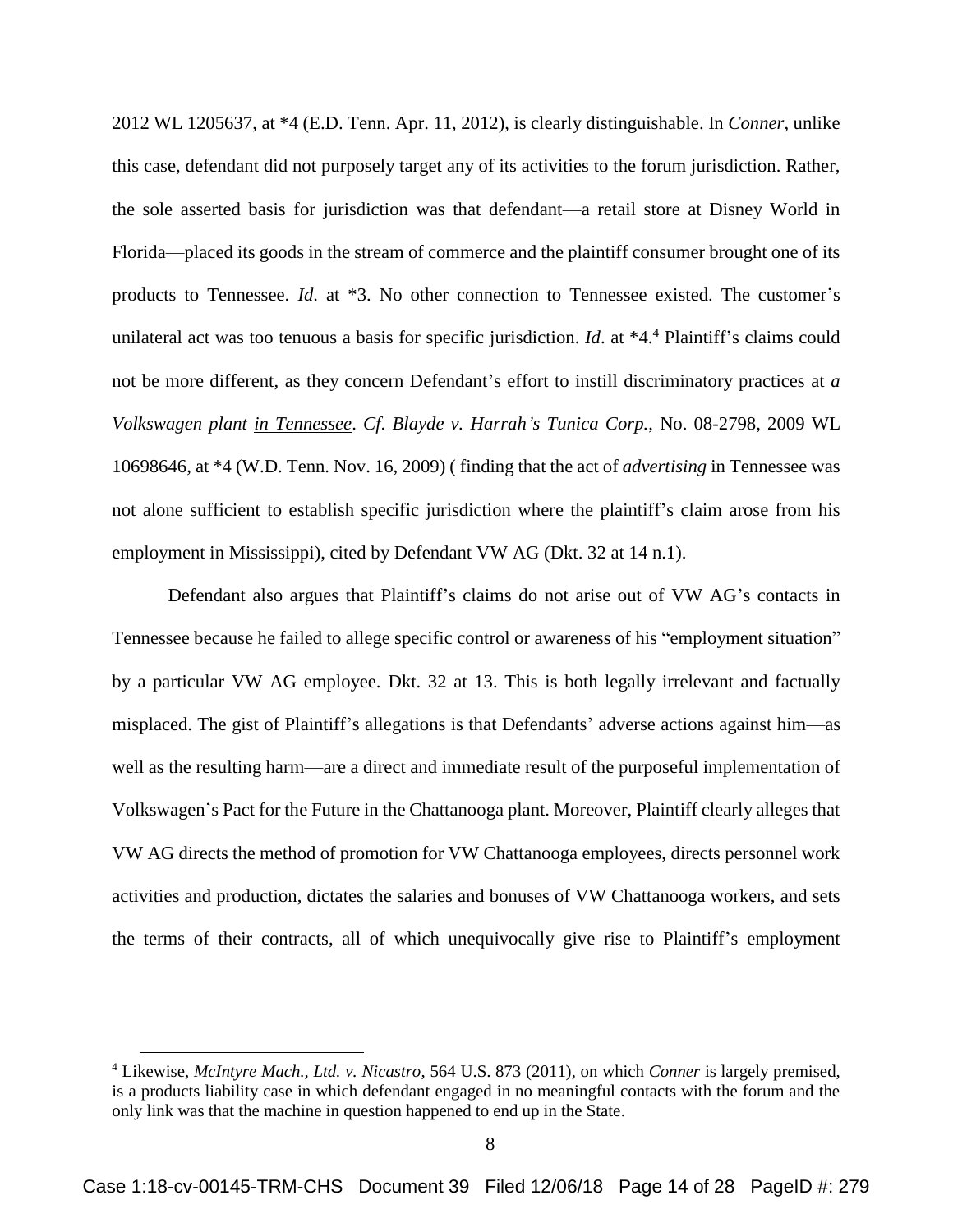discrimination claims. Dkt. 12 ¶¶ 10(f), (i). As alleged, the terms of Plaintiff's employment and the discrimination he suffered arose directly from VW AG's contacts in Tennessee.

Defendant's third argument concerns VW AG's transfer of two employees from VW AG to VW Chattanooga. Dkt. 32 at 13. VW AG glosses over the substance of Plaintiff's allegation namely that VW AG posted a new head of HR from its German headquarters for the specific purpose of implementing the Pact for the Future in Tennessee. *See id*. Defendant's semantic posturing that the employees ceased being VW AG personnel at the moment of transfer is beside the point. They were sent by VW AG to perform a task on its behalf. Plaintiff has clearly alleged common employment and personnel management between VW AG and its subsidiaries. Dkt. 12  $\P\P$  10(a)-(i). Plaintiff's claims arise directly from VW AG's contacts with Tennessee, particularly its efforts to carry out the Pact and phase out older workers in the Chattanooga plant.

Defendant's final two cases are inapposite or actually support specific jurisdiction here. *Blayde* indicates that, absent other pertinent contacts with the forum state, jurisdiction in an employment discrimination action is proper in the state where the plaintiff worked and experienced the employer's discriminatory workplace practices. *See* 2009 WL 10698646, at \*4. This action concerns the implementation of "allegedly discriminatory employment practices at [VW's Chattanooga plant]," where Plaintiff has worked at all relevant times. *Id. Nixon v. Celotex Corp.*, 693 F. Supp. 547 (W.D. Mich. 1988), likewise reinforces the Court's exercise of specific jurisdiction over VW AG. The *Nixon* court held that the plaintiff had adequately alleged the foreign parent's active participation in its domestic subsidiary's employment, pension, and sales decisions, and that the subsidiary's contacts with the forum state "may fairly be attributed to [the foreign parent] for purposes of an action arising out of the employment relationship and relating to employment and personnel decisions made jointly by [the entities.]" *Id.* at 551. Here, Plaintiff has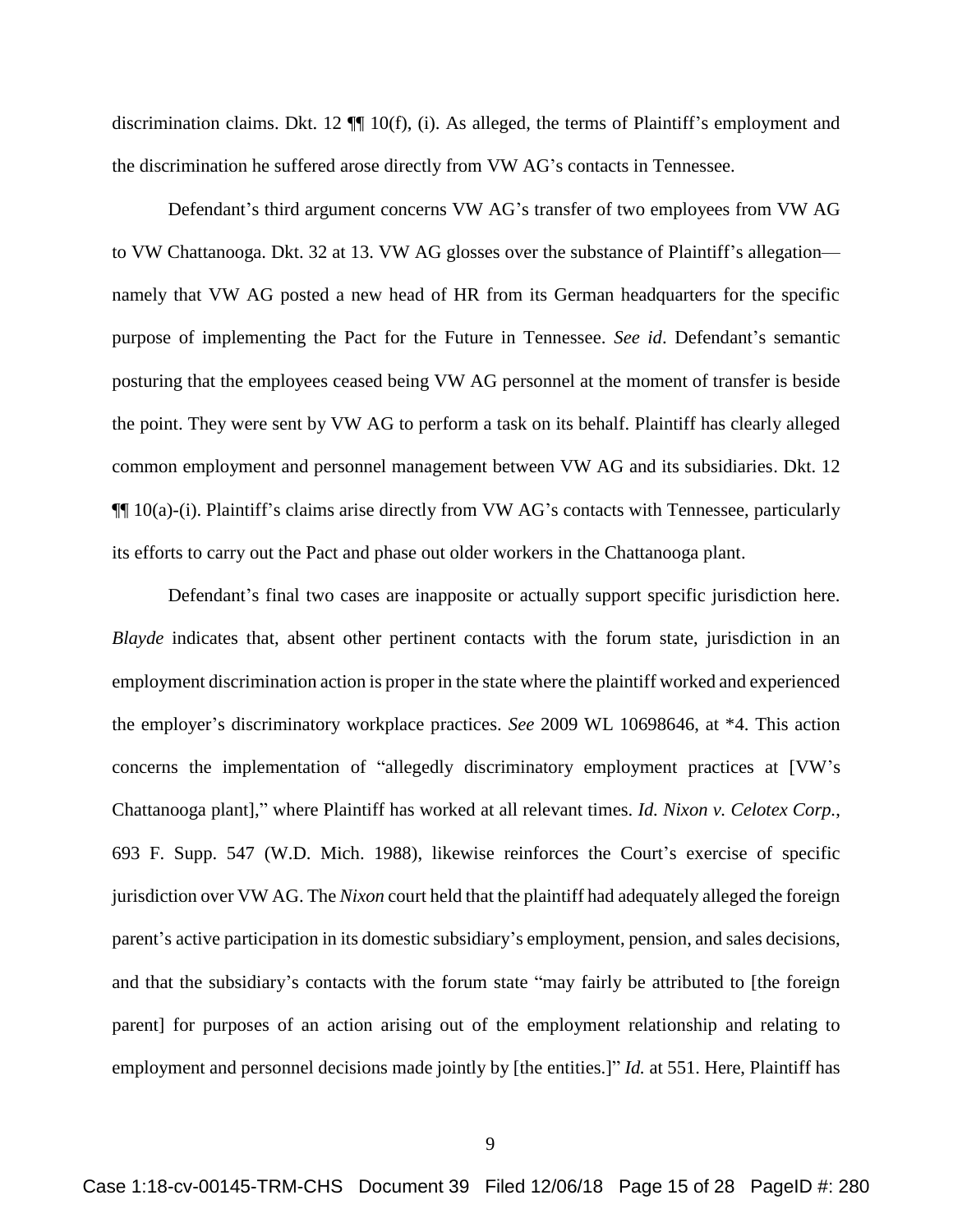similarly alleged VW AG's active role in VWGoA's and VW Chattanooga's employment decisions, including the discriminatory policies and practices from which his claims arise.

#### **2. Plaintiff Has Made a Prima Facie Showing of General Jurisdiction Over Defendant VW AG**

Defendant VW AG argues that because it is neither incorporated in, nor principally based in Tennessee, this Court may not exercise general jurisdiction over it. Dkt. 32 at 15. As is clear from *Daimler*, however, general jurisdiction is also present when a corporation's "affiliations with the State are so continuous and systematic as to render it essentially at home in the forum State." 571 U.S. at 138-39 (quotation marks and citations omitted). Courts in this Circuit have elaborated that the contacts with the forum state must be "more substantial than their relationship with any of the other numerous forums in which they do business." *Bobick v. Wyndham Worldwide Operating, Inc.*, No. 3:18-CV-00514, 2018 WL 4566804, at  $*5$  (M.D. Tenn. Sept. 24, 2018) (citation omitted). As alleged in Plaintiff's complaint, VW AG's contacts with Tennessee meet this threshold.

"[A] corporation's activities in the forum state must be weighed against its activities in every other forum, as a corporation that operates in many places can scarcely be deemed at home in all of them." *Dochnal v. Thomson Reuters Corp.*, No. 2:18-CV-00044, 2018 WL 5045205, at \*3 (E.D. Tenn. Oct. 17, 2018). In *Bobick*, for example, the plaintiffs failed to contend that the corporate defendant's contacts were "atypical relative to the companies' contacts in other states[,]" rendering their allegations insufficient to establish that the defendant was subject to general jurisdiction in Tennessee. 2018 WL 4566804, at \*5

Unlike the plaintiffs in *Bobick*, Plaintiff alleges that Volkswagen operates a wholly-owned production plant in Chattanooga, Tennessee. Dkt. 12 ¶¶ 14, 16. The Chattanooga facility is VW AG's principal manufacturing plant in the United States. Specifically, per Volkswagen's own company location map, the Chattanooga location is the Company's U.S. Manufacturing Plant and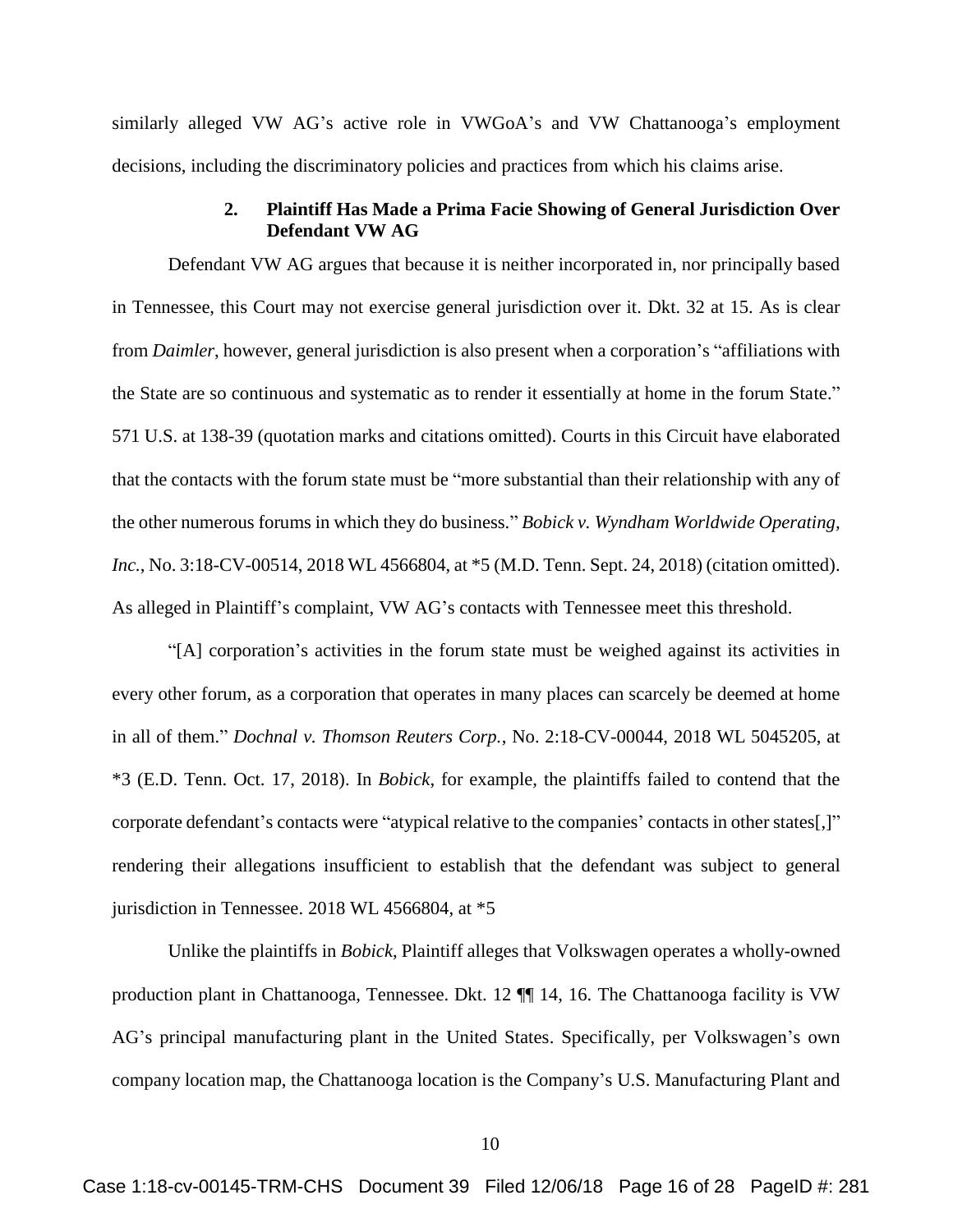North American Engineering and Planning Center.<sup>5</sup> Under Volkswagen's own conception, then, Chattanooga hosts the Company's primary manufacturing, engineering, and planning center in the United States. Consequently, VW AG's contacts in Tennessee are clearly "atypical relative to [VW AG's] contacts in other states[.]" *See Bobick*, 2018 WL 4566804, at \*5*.* 

## **3. Defendant VW AG's Argument that it is Entitled to Enforce its Subsidiary VWGoA's Arbitration Agreement with Plaintiff Supports the Exercise of Jurisdiction by Suggesting its Status as Plaintiff's Joint Employer and/or the Alter Ego of VWGoA**

VW AG's assertions with regard to the putative Arbitration Agreement at issue in this case only bolster the Court's exercise of personal jurisdiction.

It is axiomatic that arbitration is a matter of consent and that parties cannot be compelled to arbitrate those claims that they have not agreed to arbitrate. *See*, *e.g.*, *Volt Info. Scis., Inc. v. Bd. of Trs. of Leland Stanford Junior Univ.*, 489 U.S. 468, 479 (1989). Accordingly, "[a]s a general rule, non-signatories to an arbitration agreement lack standing to enforce the agreement*." Lowrey v. Tritan Grp. Ltd*., No. 3:08-CV-00779, 2009 WL 2136159, at \*2 (M.D. Tenn. July 14, 2009). There must be a contractual basis for determining that a party agreed to arbitrate such claims. *Cf*. *Stolt-Nielsen S.A. v. AnimalFeeds Int'l Corp.*, 559 U.S. 662, 684 (2010).

Relying on *Mounts v. Midland Funding LLC*, 257 F. Supp. 3d 930 (E.D. Tenn. 2017), VW AG claims it can enforce the Arbitration Agreement between VWGoA and Plaintiff, even as a non-signatory. *See* Dkt. 32 at 4-5. But VW AG does not dispute that the Agreement in no way identifies the foreign corporate parent, VW AG. *See id*. Indeed, the Agreement is one distributed by VWGoA to Volkswagen's U.S. workers, including those employed through VWGoA's U.S. affiliates such as VW Chattanooga. The Agreement begins by stating that it is made "in

<sup>5</sup> *See* "Volkswagen Group of America Locations," Volkswagen Group of America, http://www.volkswagengroupofamerica.com/locations (last visited on Dec. 6, 2018).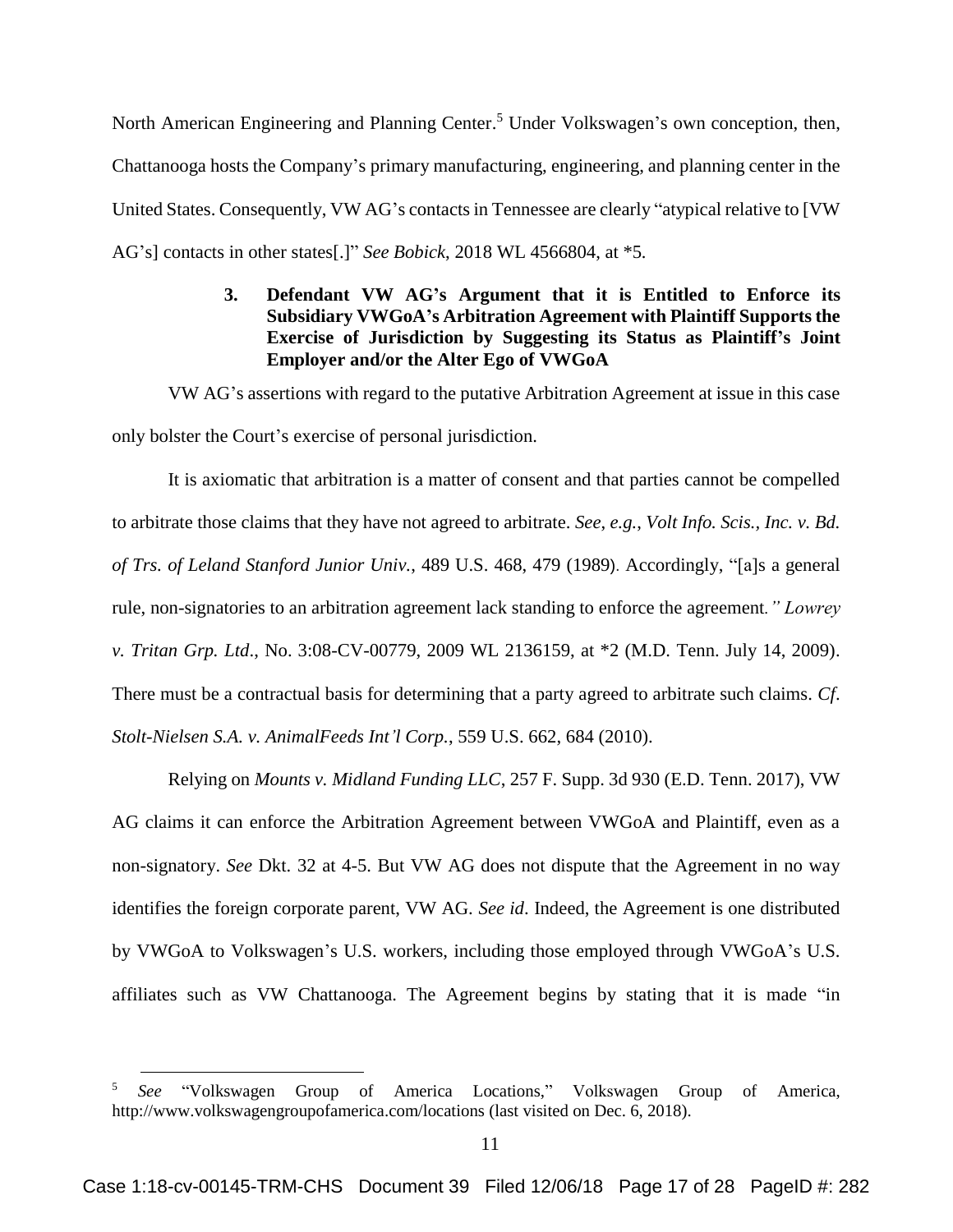consideration of my [the employee's] employment with VWGoA or any of its affiliated entities (collectively, VWGoA)" and is limited to claims related to the employee's employment with VWGoA.

VW AG argues that, for purposes of the Arbitration Agreement, it is so closely affiliated with its subsidiary VWGoA that it is properly regarded as a party to the contract and may avail itself of the Agreement's arbitration requirements. *See* Dkt. 32 at 4-5. As the Agreement relates strictly to Plaintiff's employment claims, VW AG essentially maintains that it bears such a nexus to his employment at Volkswagen as to be covered by any provisions deemed to shield VWGoA from employment suits in favor of compulsory arbitration. This assertion stands in inherent tension with VW AG's argument that it is wholly independent from VWGoA for purposes of personal jurisdiction and liability on Plaintiff's employment claims. VW AG should not be able to have it both ways.<sup>6</sup>

#### **B. Alternatively, the Court Should Permit Targeted Jurisdictional Discovery on the Nature and Extent of Defendant VW AG's Contacts in Tennessee**

If the Court determines that Plaintiff has not made the requisite showing of personal jurisdiction over Defendant VW AG, it should defer ruling on Defendant's Rule 12(b)(2) Motion at this time and grant Plaintiff leave to conduct jurisdictional discovery. In the absence of an evidentiary hearing or other discovery, the burden on the Plaintiff is "relatively slight[,]" *MAG* 

<sup>&</sup>lt;sup>6</sup> In any event, regardless of whether VW AG is found to be a proper Defendant liable on Plaintiff's employment claims, this court would have jurisdiction to enjoin its conduct—specifically the Plan for the Future—under the All Writs Act, 28 U.S.C. § 1651. In order to meaningfully address Defendants' discriminatory conduct, it is necessary to enjoin VW AG (even as a third party) from maintaining and implementing its policy in the United States. *See United States v. New York Tel. Co.*, 434 U.S. 159, 174 (1977) ("The power conferred by the Act extends, under appropriate circumstances, to [non-liable third parties] in a position to frustrate the implementation of a court order or the proper administration of justice[.]"); *Kemp v. Peterson*, 940 F.2d 110, 113 (4th Cir. 1991) ("[A] court is authorized to issue all orders necessary to enforce orders it has previously issued. . . . We find no abuse of discretion, since the order bears a direct relationship to the district court's purpose of monitoring compliance with the freeze order."); *Wesch v. Folsom*, 6 F.3d 1465, 1470 (11th Cir. 1993) (Section 1651 provides courts "broad powers" to issue injunctions "in aid of their jurisdiction[]" or "to protect or effectuate their judgments.").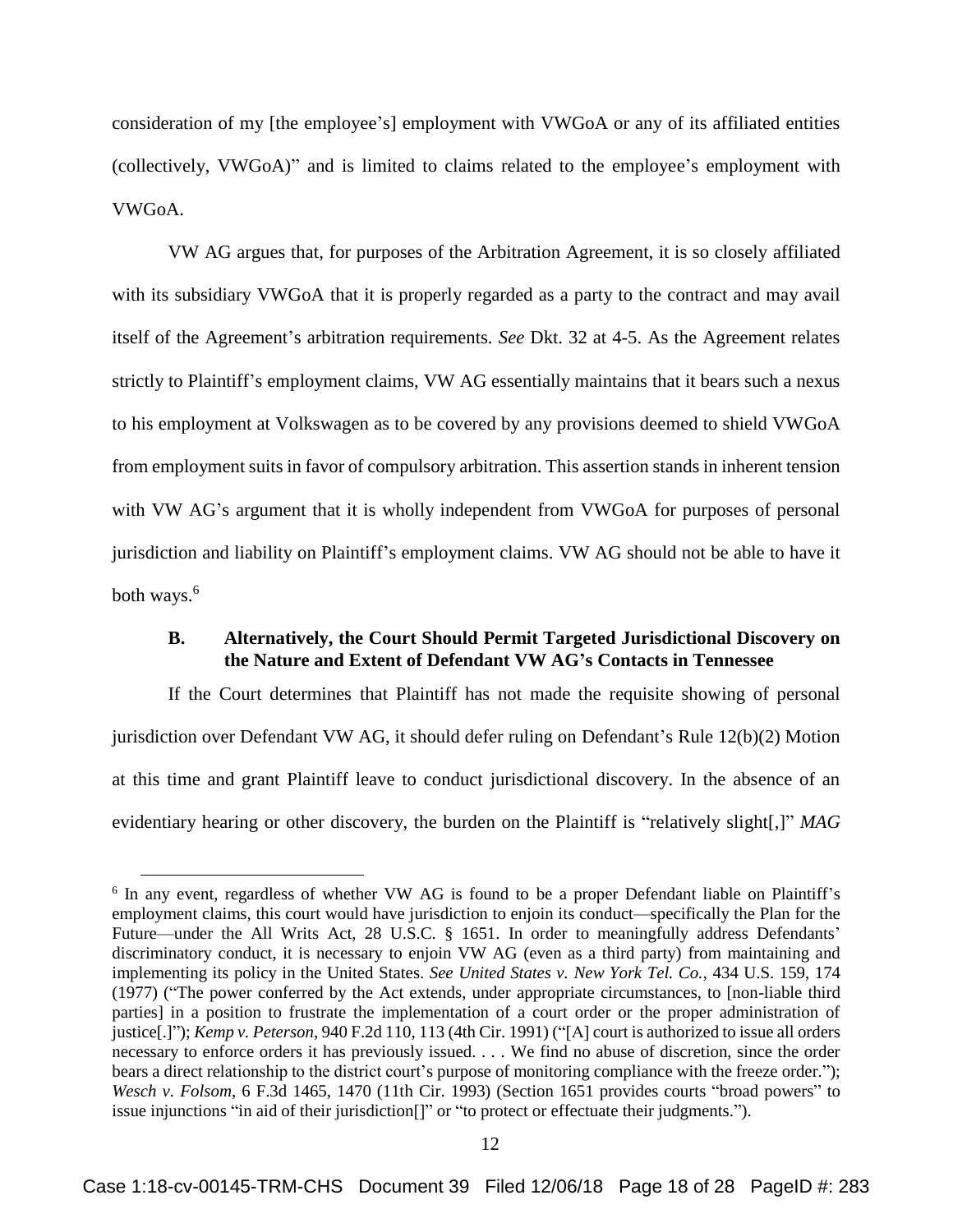*IAS Holdings, Inc. v. Schmuckle*, 854 F.3d 894, 899 (6th Cir. 2017), and dismissal is proper only if all the specific facts which Plaintiff alleges "collectively fail to state a prima facie case for jurisdiction." *Bridgeport*, 327 F.3d at 478 (citations omitted). On the facts alleged, Plaintiff has made a prima facie case for jurisdiction. Thus, dismissal would be improper.

In the alternative, this Court has discretion to order discovery to aid its review of Defendant's 12(b)(2) motion. *See Theunissen v. Matthews*, 935 F.2d 1454, 1458 (6th Cir. 1991); *Bus. Aircraft Leasing, Inc. v. Brian Carn Ministries, Inc.*, No. 3:16-CV-01577, 2017 WL 9807433, at \*1 (M.D. Tenn. July 18, 2017) (concluding that "jurisdictional discovery is appropriate in this case and that any motions to dismiss or transfer should incorporate that discovery"); *Breaking Glass Pictures v. Does 1-283*, No. 3:13-CV-75, 2013 WL 5936669, at \*3 (E.D. Tenn. Nov. 4, 2013) ("The Court has reviewed the parties' filings, and the Court cannot say, at this juncture, that the Court lacks personal jurisdiction over Defendant DeArmond. Moreover, based upon the ruling set forth below, the Court finds that decision on this issue is premature at this time.").<sup>7</sup>

This Court would benefit from the development of a more complete factual record upon which it can base its determination regarding jurisdiction. In jurisdictional discovery, Plaintiff would seek the production of documents from Defendants relating to VW AG's contacts in Tennessee. Plaintiff believes that agendas and minutes from Board meetings, memoranda, correspondence, communications, and other records in the possession of VW AG will establish that it was aware of and directed implementation of the "Pact for the Future" in the United States, as well as the discriminatory practices that flowed therefrom. Such evidence would provide further

<sup>7</sup> *See also, e.g., LGT Enterprises, LLC v. Hoffman*, No. 1:08-CV-578, 2008 WL 5744180, at \*3-4 (W.D. Mich. Dec. 17, 2008) (denying motion to dismiss for lack of personal jurisdiction and granting motion for jurisdictional discovery); *1st Fed. S & L Ass'n of Van Wert v. U.S. Sterling Capital Corp.*, 2005 WL 548932, at \*2 (N.D. Ohio Mar.7, 2005) ("U.S. Sterling also contests this court's *in personam* jurisdiction and venue. None of these disputes can properly be decided simply based on the back-and-forth contentions of the parties' briefs. Discovery as to each is essential to fair adjudication.").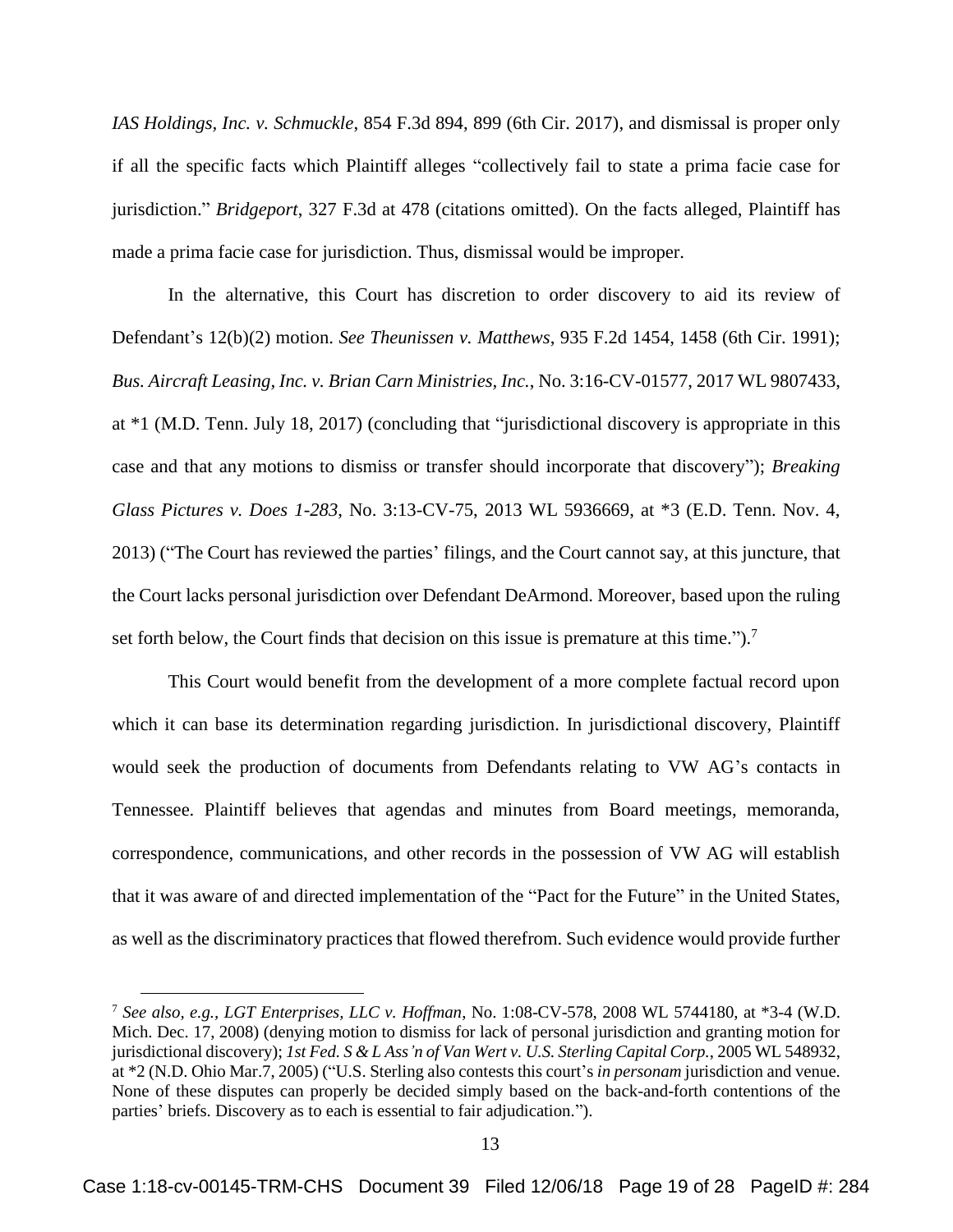support for a determination that Plaintiff's claims "arise" from VW AG's contacts in Tennessee and that VW AG's contacts in Tennessee are atypical of its contacts in the United States. *See Calphalon*, 228 F.3d at 723-24; *Bobick*, 2018 WL 4566804, at \*5*.*

Accordingly, if inclined to grant Defendant VW AG's Rule 12(b)(2) Motion, this Court should grant Plaintiff leave for the limited purpose of conducting jurisdictional discovery and defer ruling on Defendant VW AG's Motion to Dismiss until such discovery has been completed.

#### **C. Plaintiff Properly Effected Service of Process on VW AG**

Defendant VW AG argues in the alternative that Plaintiff's claims should be dismissed for insufficient service of process. However, Defendant's aberrant reading of Tennessee Rule of Civil Procedure 4A(3) invalidates the clear language and expressed purpose of the law, ignores applicable case law ruling on this very question, and leads to an absurd and untenable result. Defendant's argument that service of process was insufficient because "[VWGoA's] agent rejected Plaintiff's attempted service of [Defendant] VW AG" is also unavailing. Dkt. 32 at 21. VWGoA is VW AG's alter ego for purposes of service; hence service of process on VW AG through VWGoA's registered agent, CSC, was appropriate and sufficient.

Federal Rule of Civil Procedure 4(h) governs the service of process on a corporation, domestic or foreign. A foreign corporation may be served in a judicial district of the United States or in a foreign country. Fed. R. Civ. P. 4(e); Fed. R. Civ. P. 4(f). If service is effected in a judicial district of the United States, as here, it may be done by "following state law for serving a summons in an action brought in courts of general jurisdiction in the state where the district court is located or where service is made." Fed. R. Civ. P.  $4(e)(1)$ ; Fed. R. Civ. P.  $4(h)(1)(A)$ . In Tennessee, the applicable state law is Tennessee Rule of Civil Procedure 4A(3), which governs service upon a defendant corporation located in a foreign country. Primarily at issue in this matter is the language of Rule 4A(3), which provides that service "may be effected in a place not within any judicial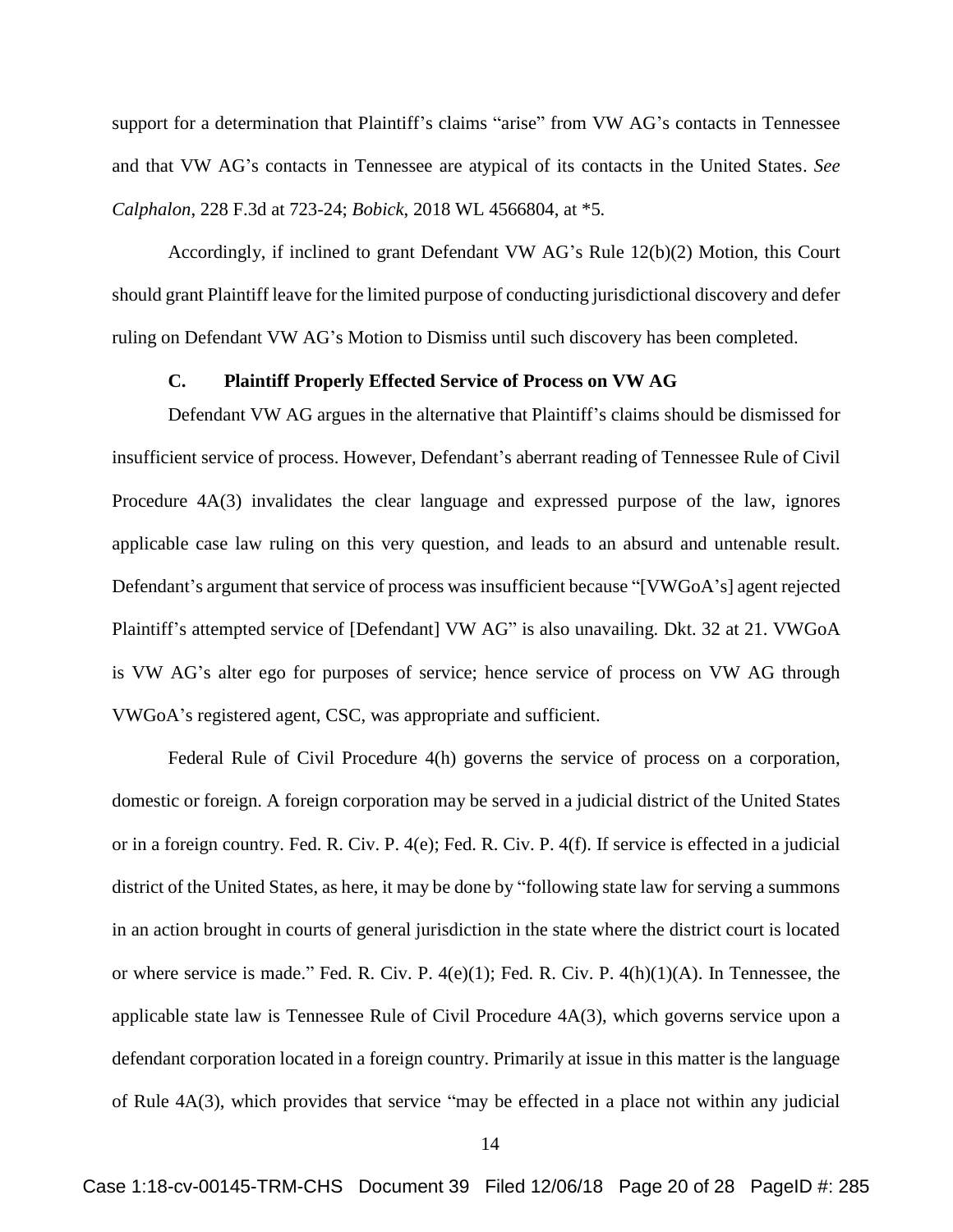district of the United States . . . by service as provided in 4.04(4) upon any corporation that has acted as the corporate defendant's agent in relation to the matter that is subject to the litigation."

Notably, "[c]ourts construe provisions of [Rule 4](https://1.next.westlaw.com/Link/Document/FullText?findType=L&pubNum=1004365&cite=USFRCPR4&originatingDoc=I5bf94944542411d9a99c85a9e6023ffa&refType=LQ&originationContext=document&transitionType=DocumentItem&contextData=(sc.Keycite)) liberally in order to uphold service, requiring only 'substantial compliance.'" *Young's Trading Co. v. Fancy Import, Inc*., 222 F.R.D. 341, 343 (W.D. Tenn. 2004) (citation omitted). Plaintiff certainly meets this lenient standard.

## **1. Applicable Tennessee Law Permits Substituted Service on a Foreign Corporation's Domestic Agent**

Although Defendant VW AG concedes that Plaintiff's proof of service represents that it

was served with process (Dkt. 32 at 20), it argues that Plaintiff did not effect *sufficient* service

because service was not "effected in a place not within any judicial district of the United States."

Dkt. 32 at 3, 20. This argument is unavailing.

First, service was compliant with the plain text of Rule 4A(3), which governs how service

can be effected upon a defendant corporation located in a foreign country. The Rule states:

Service upon . . . a corporation . . . may be effected in a place not within any judicial district of the United States . . . by service as provided in 4.04(4) upon any corporation that has acted **as the corporate defendant's agent** in relation to the matter that is the subject of the litigation **or the stock of which is wholly owned by the corporate defendant**.

Tenn. R. Civ. P. 4A(3) (emphasis added). Pursuant to Rule 4.04(4), a foreign corporation doing

business in Tennessee may be served:

by delivering a copy of the summons and of the complaint to an officer or managing agent thereof, or to the chief agent in the county wherein the action is brought, or by delivering the copies to any other agent authorized by appointment or by law to receive service on behalf of the corporation.

Tenn. R. Civ. P. 4.04(4). According to this plain language, VW AG—a foreign corporation doing business in Tennessee—may be served via its agent, i.e. "any corporation . . . the stock of which is wholly owned by" VW AG, in relation to the matter that is the subject of the litigation. Plaintiff followed Tennessee's Rules of Civil Procedure by effecting service on VW AG's agent, VWGoA.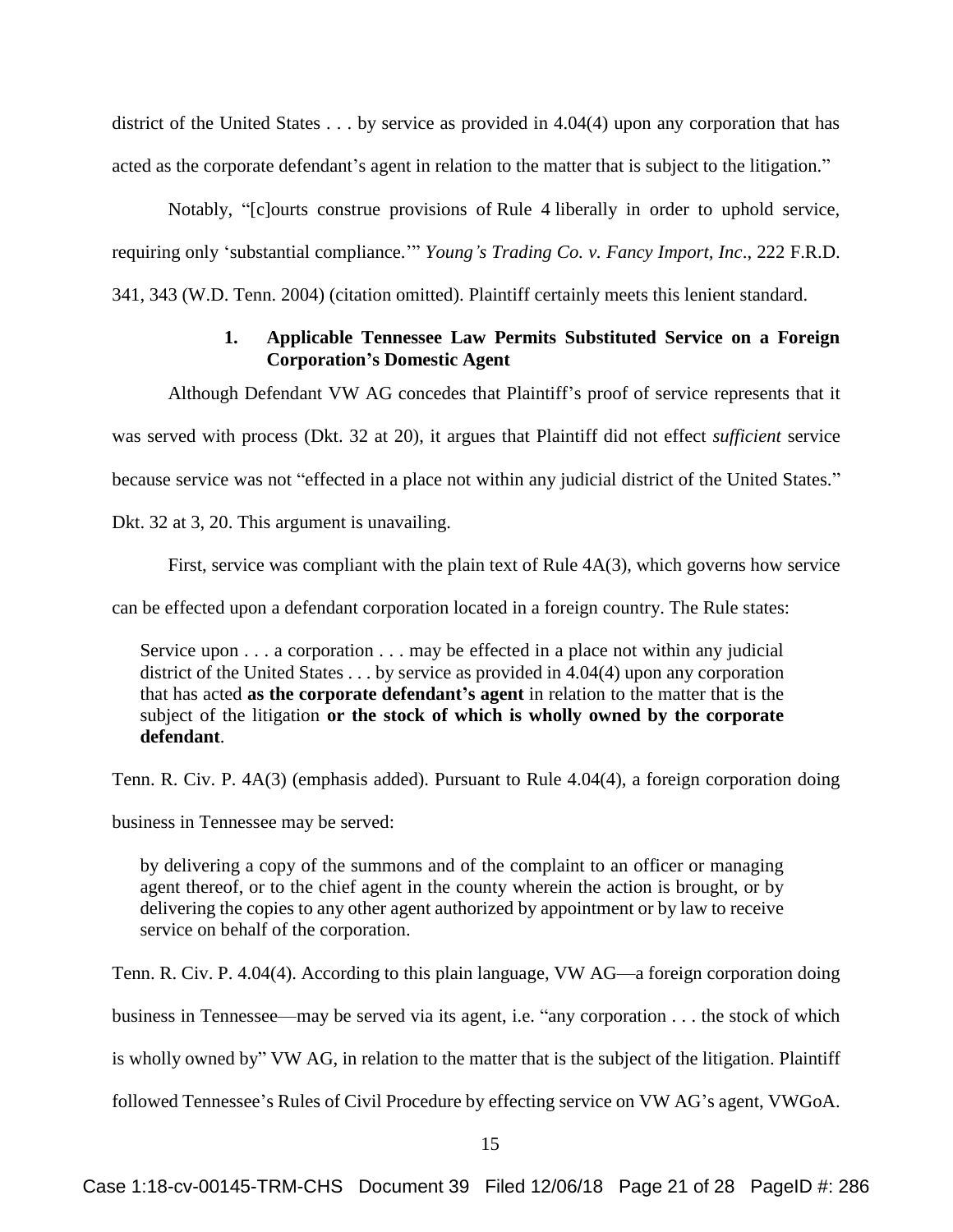This interpretation is not only consistent with the plain language of the Rules, it is clearly and unequivocally supported by the Advisory Commission Comments to Rule  $4A(3)$ .<sup>8</sup> The Comments state:

Subpart 4A(3) provides specific direction to the courts on a question that has not yet been addressed by Tennessee law. The provision establishes that a subsidiary corporation that is simply the alter ego of a foreign corporation may be the agent for service of process under appropriate circumstances. Given the hostility to litigation in American courts that may be found in some foreign countries, **such a provision will allow an attorney in some cases to avoid the expense and inconvenience of having to attempt service in a foreign country.**

Tenn. R. Civ. P. 4A(3), Advisory Commission Comments (emphasis added). As the Comments affirm, Rule 4A(3) was drafted to provide "specific direction to the courts" about proper service of process in cases involving subsidiary corporations that are simply alter egos of foreign corporations. *IdError! Bookmark not defined..* Because VWGoA is a wholly owned subsidiary corporation and alter ego of VW AG (*see infra*), it may serve as VW AG's agent for service of process. *Id.*

Defendant's argument would lead to an absurd and nonsensical result. As it concedes, Rule 4A(3) provides for substituted service of process, "allowing a corporate defendant to be served through its 'wholly owned' subsidiary corporation." Dkt. 32 at 19-20. But, under Defendant's interpretation, such service is only effective when "effected in a place not within any judicial district of the United States." *Id*. Under this incantation, a statute designed to permit substituted service *within* the United States actually requires service *outside* of the United States. This would undermine the purpose and utility of the statute. The more sensible reading is that service on the American subsidiary-agent is considered the legal equivalent of service on the foreign corporate

<sup>8</sup> Courts in this Circuit routinely turn to the Advisory Commission Comments to inform their analyses of the Tennessee Rules of Civil Procedure. *See e.g.*, *Hunley v. Glencore, Ltd., Inc.*, No. 3:10-CV-455, 2012 WL 1071271, at \*3 (E.D. Tenn. Mar. 29, 2012), *aff'd,* 602 F. App'x 326 (6th Cir. 2015); *McGrath v. Lowe's Home Centers, Inc.*, No. 3:06-0989, 2009 WL 151567, at \*2 (M.D. Tenn. Jan. 21, 2009).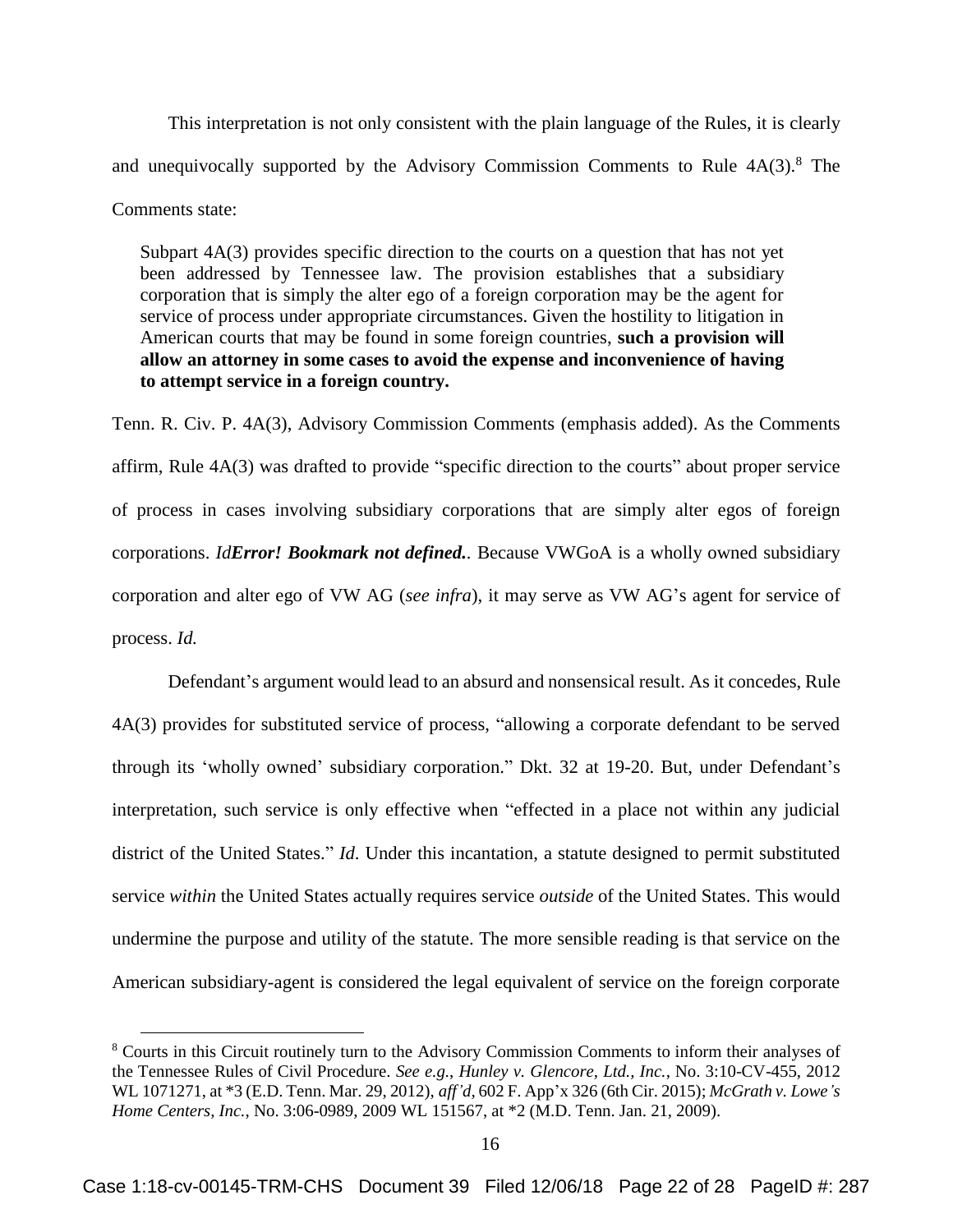parent at its international location. *See United States v. Ninety Three Firearms*, 330 F.3d 414, 420 (6th Cir. 2003) ("When interpreting the plain language of a statute, we make every effort not to interpret a provision in a manner that renders other provisions of the same statute inconsistent, meaningless or superfluous") (quotation marks and citations omitted). In other words, serving VWGoA in Tennessee allows service to "be effected in a place not within any judicial district of the United States" pursuant to Tenn. R. Civ. P Rule 4A.

In sum, Plaintiff properly effected service on VW AG via its domestic alter ego, VWGoA, and in so doing, realized the Rule's intent to allow parties to "avoid the expense and inconvenience of having to attempt service in a foreign country." Tenn. R. Civ. P. 4A, Advisory Commission Comments.

### **2. Defendant VWGoA is Defendant VW AG's Alter Ego and Agent for Purpose of Service of Process**

Plaintiff has adequately alleged that VW AG controls VWGoA to such a degree that VWGoA is the agent of VW AG. Plaintiff has alleged that VW AG maintains control of VWGoA's finances as well VWGoA's policies and business practices, which squarely concern Plaintiff's claims (*see* Dkt. 12 ¶¶ 10a-i.). *See Gordon v. Greenview Hosp.*, Inc., 300 S.W.3d 635, 653 (Tenn. 2009) (holding that "the presumption of corporate separateness may be overcome by demonstrating that the parent corporation 'exercises complete dominion over its subsidiary, not only of finances, but of policy and business practice in respect to the transaction under attack'") (quoting *Cont'l Bankers Life Ins. Co. of the S. v. Bank of Alamo*, 578 S.W.2d 625, 632 (Tenn. 1979)).

Defendant does not counter, or interact with, any of the facts in Plaintiff's Amended Complaint, in which Plaintiff clearly alleges far more than a mere parent-subsidiary relationship. Rather, Defendant states in conclusory fashion that Plaintiff has failed to meet his burden. Dkt. 32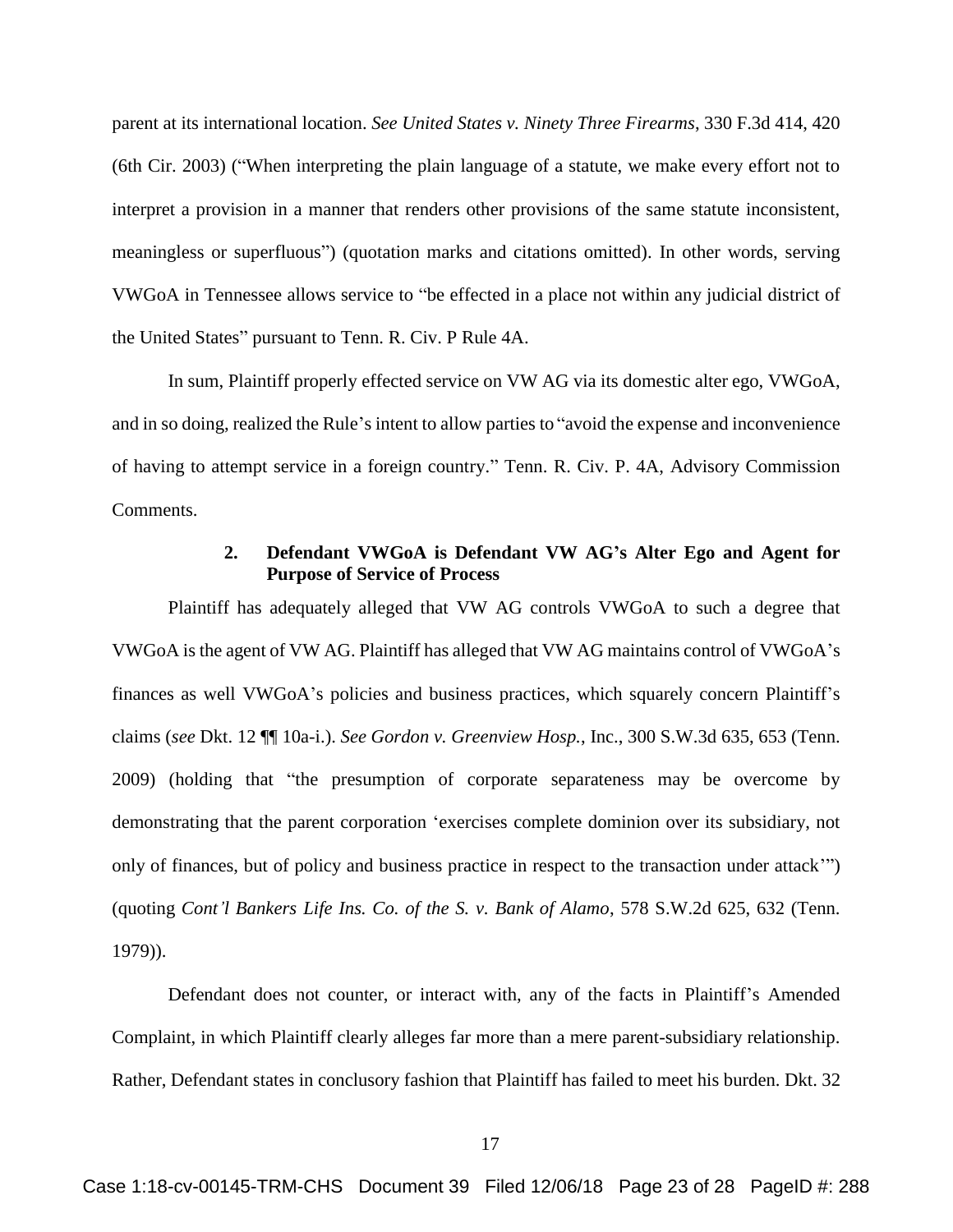at 21. The Court should reject Defendant's attempt to both subvert Rule 4A(3)'s plain language and stymie the will of the Tennessee legislature.

Indeed, in a legion of case law going all the way to the Supreme Court, courts have routinely held against Defendant *on this very issue*—determining that VWGoA is a proper agent for service of process on VW AG. In *Volkswagenwerk Aktiengesellschaft v. Schlunk*, the Supreme Court affirmed a judgment of Illinois courts that substituted service was proper because "the relationship between VWAG and [VWGoA] is so close that it is certain that VWAG 'was fully apprised of the pendency of the action' by delivery of the summons to [VWGoA]."<sup>9</sup> *Volkswagenwerk Aktiengesellschaft v. Schlunk*, 486 U.S. 694, 707 (1988) (citation omitted); *see also*, *e.g*., *Lamb v. Volkswagenwerk Aktiengesellschaft*, 104 F.R.D. 95, 101 (S.D. Fla. 1985), *aff'd*, 835 F.2d 1369, 1373 (11th Cir. 1988) (concluding that "the relationship [between VW AG and VWGoA] goes far beyond that of simply parent and subsidiary . . . VWAG determines on a dayto-day basis exactly how [VWGoA] is to operate[,]" and that it was "more than reasonably certain that [VWGoA] [would] turn over the process served on it for VWAG to VWAG, and that the service of process on [VWGoA] . . . was sufficient to give adequate notice to the parent corporation"); *Dewey v. Volkswagen AG*, 558 F. Supp. 2d 505, 513 (D.N.J. 2008) ("[I]t is apparent that the relationship between VWAG and [VWGoA] is so close that [VWGoA] operates as an agent of VWAG by law for the purpose of service of process.").<sup>10</sup>

<sup>&</sup>lt;sup>9</sup> As the *Schlunk* court stated: "Where service on a domestic agent is valid and complete under both state law and the Due Process Clause, our inquiry ends . . . Whatever internal, private communications take place between the agent and a foreign principal are beyond the concerns of this case. . . . And, contrary to VWAG's assertion, the Due Process Clause does not require an official transmittal of documents abroad every time there is service on a foreign national." 486 U.S. at 707; *see also Norrenbrock Co. v. Ternium Mexico, S.A. De C.V.*, No. 3:13-CV-00767-CRS, 2014 WL 556733, at \*1 (W.D. Ky. Feb. 12, 2014) (affirming that the internal law of the forum state dictates whether service of process requires transmittal of documents abroad).

<sup>10</sup> *See also, e.g., Luciano v. Garvey Volkswagen, Inc.*, 131 A.D.2d 253, 255 (N.Y. App. Div. 1987)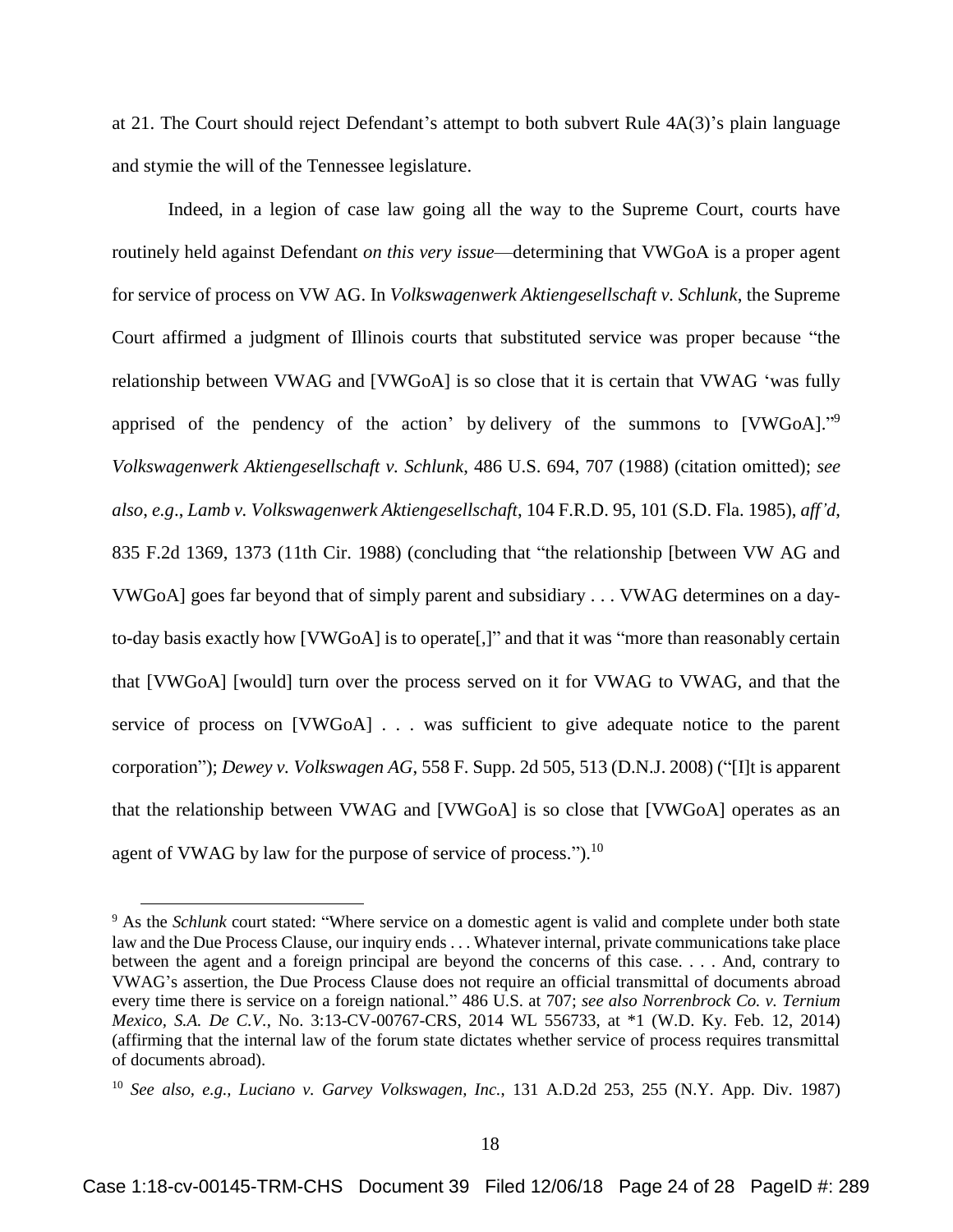Defendant's cited case, *Jones v. Volkswagen of Am., Inc.*, 82 F.R.D. 334 (E.D. Tenn. 1978), (Dkt. 32 at 21-22) is supplanted by this body of law. *Jones* did not go into any depth regarding its reasoning, nor did it discuss the evidence (if any) the plaintiff had put forth to establish the agency relationship. *Id.* at 334-35. Rather, the court merely stated that an uncontroverted affidavit established that VWGoA was not an agent of VW AG for service of process. *Id.* at 335. At the very least, it is apparent that the relationship between the entities has evolved in the forty years since *Jones*. In accordance with superseding precedent, Plaintiff has clearly alleged more than a simple parent-subsidiary relationship between VWGoA and VW AG: Plaintiff pleads facts that demonstrate the requisite degree of control, ranging from high-level policy decisions to control of day-to-day matters. Dkt. 12  $\P$  10(a)-(i). Given Plaintiff's well-pled allegations and the body of intervening law, *Jones* neither binds this Court nor provides meaningful guidance.

Lastly, Defendant contends that Plaintiff's service of process was insufficient because VWGoA's agent rejected Plaintiff's service of VW AG. *See* Dkt. 32 at 21-22. This, however, is premised entirely on its argument that VWGoA is not VW AG's agent. As set forth above, VWGoA is an alter ego of VW AG for purposes of service, and service on an alter ego's registered agent is sufficient to effect service on the parent corporation. *See, e.g.*, *Lamb*, 104 F.R.D. at 98 ("Since the agency of C.T. Systems for purposes of service of process on [VWGoA] is not disputed, this Court remains firm in its belief that if [VWGoA] can be considered the alter ego of VWAG, then the service of VWAG's summons and complaint through C.T. Systems would indeed be valid."). Moreover, VWGoA's attempt to evade service of process does not alone render that

<sup>(&</sup>quot;[VWGoA] is so dominated by its parent that [VWGoA] represents VWAG for purposes of service[.]"); *Ex parte Volkswagenwerk Aktiengesellschaft*, 443 So. 2d 880, 885 (Ala. 1983) (concluding "that service performed on [VWGoA] as the agent in fact of VWAG was good and sufficient service on VWAG[]"); *Volkswagen Interamericana, S. A. v. Rohlsen*, 360 F.2d 437, 441 (1st Cir. 1966) ("Defendant was subject to personal jurisdiction in Puerto Rico, and was properly served by service upon [Volkswagen de Puerto Rico's] managing agent.").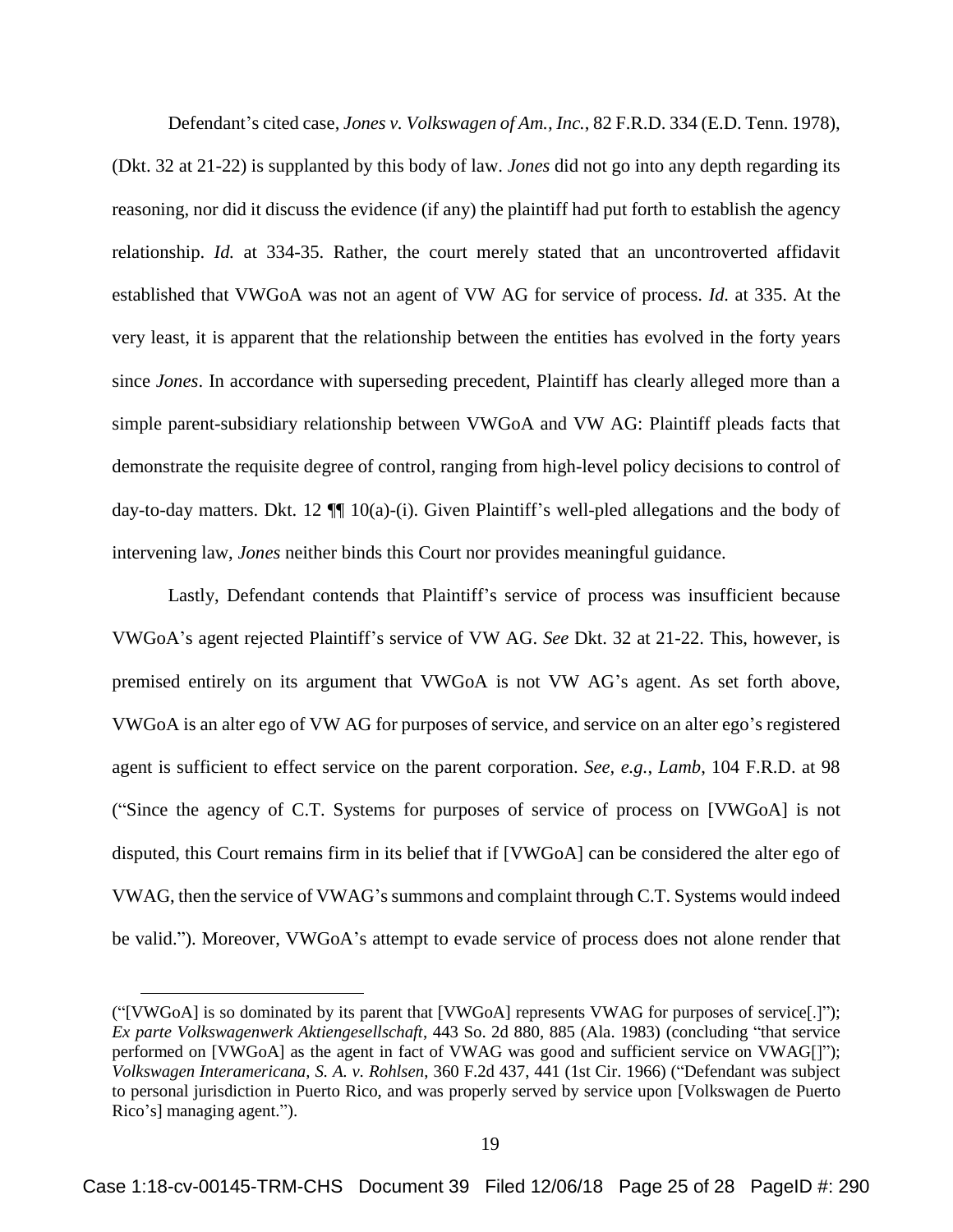service insufficient. Tenn. R. Civ. P. 4.04 (11) ("When service of a summons, process, or notice is provided for . . . and the addressee or the addressee's agent refuses to accept delivery . . . the written return receipt if returned and filed in the action shall be deemed an actual and valid service of the summons, process, or notice. Service by mail is complete upon mailing.").<sup>11</sup> Further, it is undisputed that VWGoA was properly served with Plaintiff's Complaint and Summons. *See generally* Dkt. 17, 29-30. Since service on VWGoA was proper, so too was service in its capacity as a proxy of VW AG.

#### **IV. CONCLUSION**

 $\overline{a}$ 

As set forth above, dismissal of this action would be inappropriate under the circumstances, and Defendant VW AG's motion should be denied. First, for the reasons stated in Plaintiff's contemporaneously-filed opposition, Plaintiff and the class members are entitled to pursue injunctive relief in this Court and cannot be compelled to arbitrate this injunction-only action. Second, Plaintiff establishes both specific and general personal jurisdiction over Defendant VW AG. Finally, under applicable Tennessee rules, service has been properly effected on VW AG.

<sup>&</sup>lt;sup>11</sup> Should there be any doubt as to the validity of service, Plaintiff may re-effectuate service on Defendant VW AG in Germany. *See, e .g., Stern v. Beer*[, 200 F.2d 794, 795 \(6th Cir. 1953\)](https://1.next.westlaw.com/Link/Document/FullText?findType=Y&serNum=1953119721&pubNum=0000350&originatingDoc=If66013b0194c11e79eadef7f77b52ba6&refType=RP&fi=co_pp_sp_350_795&originationContext=document&transitionType=DocumentItem&contextData=(sc.Keycite)#co_pp_sp_350_795) ("[I]f the first service of process is ineffective, a motion to dismiss should not be granted, but the case should be retained for proper service later."). On its face, Rule 4(m) would not apply. *See, e.g., Young's Trading Co*., 222 F.R.D. at 343; *Global Lift Corp. v. Hiwin Corp.*, No. 14–cv–12200, 2014 WL 4536743, at \*3-4 & n.4 (E.D. Mich. Sept. 11, 2014) (declining to dismiss and providing 90 days to re-serve complaint on foreign corporations).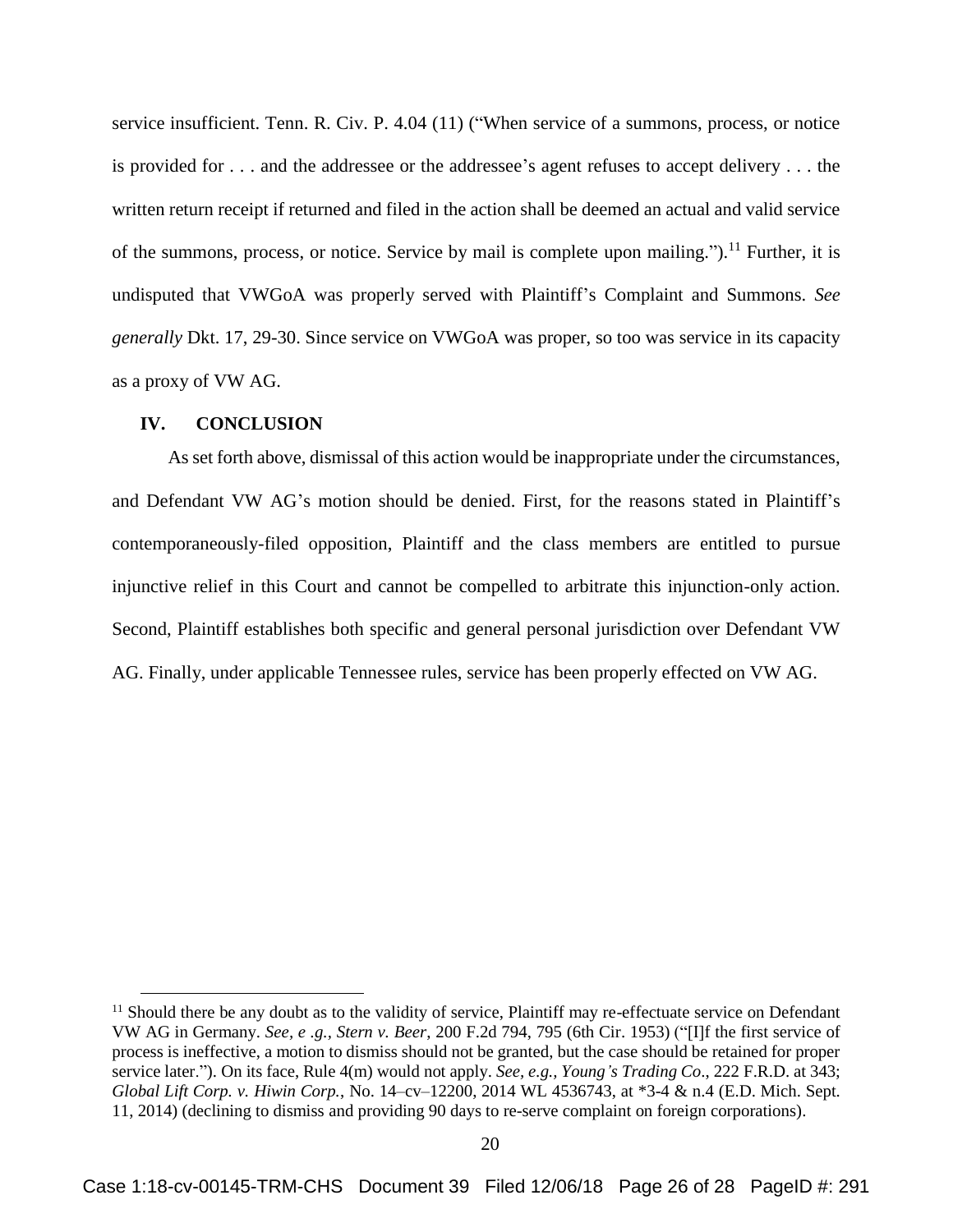Dated: December 6, 2018 Respectfully submitted,

s/*Kevin Sharp*

Kevin H. Sharp (TN BPR 016287) Leigh Anne St. Charles (TN BPR 036945) **SANFORD HEISLER SHARP, LLP** 611 Commerce Street, Suite 3100 Nashville, Tennessee 37203 Telephone: (615) 434-7000 Facsimile: (615) 434-7020 ksharp@sanfordheisler.com lstcharles@sanfordheisler.com

Andrew Melzer (*pro hac vice)* **Sanford Heisler Sharp, LLP** 1350 Avenue of the Americas, 31st Floor New York, NY 10019 Telephone:(646) 402-5657 Facsimile: (646) 402-5651 amelzer@sanfordheisler.com

*Attorneys for Plaintiff*